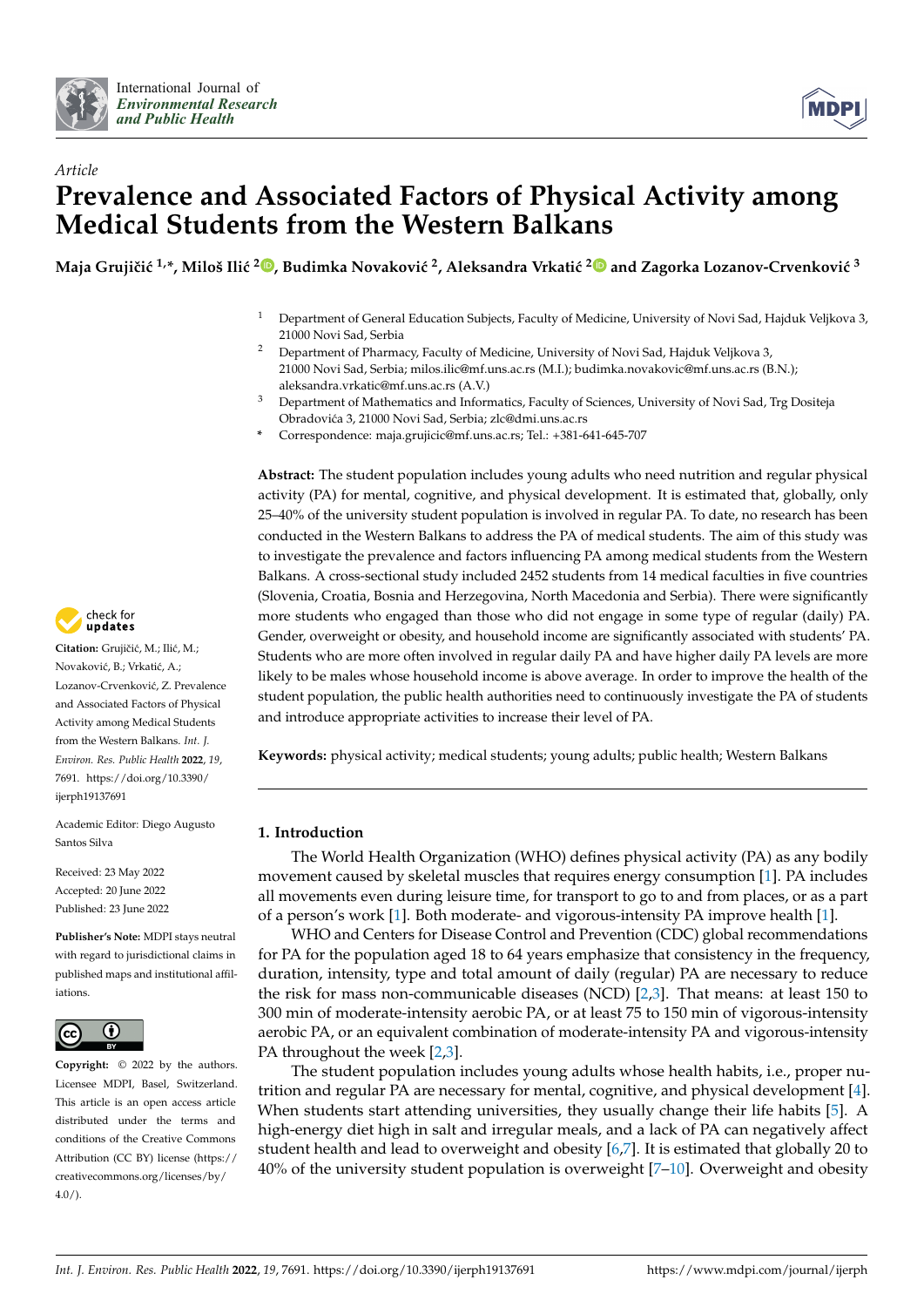increase the risk of developing NCD (insulin resistance, diabetes, dyslipidemia, hypertension, cardiovascular disease, chronic obstructive pulmonary disease, and other) [\[11,](#page-13-5)[12\]](#page-13-6). Regular PA reduces the risk of being overweight and obese, symptoms of depression and anxiety, improves the process of thinking, learning and judgment, and ensures healthy growth and development of young students [\[2](#page-12-1)[,13\]](#page-13-7). It also prevents premature mortality caused by NCD [\[2](#page-12-1)[,13\]](#page-13-7).

Globally, in 2016, 27.5% of all adults was of insufficient PA, with lower activity in women than in men (31.7% vs. 23.4%), which represents great risk for adults due to possible risks of developing or exacerbating diseases connected with inactivity [\[14\]](#page-13-8). In 2016, 81% of students population aged 11–17 did not meet current recommendations for daily PA (77.6% of boys and 84.7% of girls), risking their present and future health [\[15\]](#page-13-9).

The treatable and preventable mortality rate and the percentage of the population that does not spend time on aerobic PA that improves health (unrelated to work) was higher for the Western Balkans countries compared to European Union average (Table [1\)](#page-1-0) [\[16–](#page-13-10)[19\]](#page-13-11).

<span id="page-1-0"></span>**Table 1.** The treatable and preventable mortality rate and the percentage of the population that does not spend time on aerobic physical activity that improves health (unrelated to work) in relation to gender.

| Country               | Gender | <b>Treatable and Preventable</b><br>Mortality of Residents' Rate<br>(Deaths per 100,000 Inhabitants) | Reference          | <b>Percentage of Population</b><br>that Spends no Time on<br>Health-Enhancing<br>(Non-Work-Related) Aerobic<br><b>Physical Activity</b> | Reference            |  |
|-----------------------|--------|------------------------------------------------------------------------------------------------------|--------------------|-----------------------------------------------------------------------------------------------------------------------------------------|----------------------|--|
| Republic of           | Male   | 345.97                                                                                               | $[16]$             | 44.4                                                                                                                                    | $[17]$               |  |
| Slovenia <sup>*</sup> | Female | 148.72                                                                                               |                    | 52.1                                                                                                                                    |                      |  |
| Republic of           | Male   | 527.95                                                                                               | $[16]$             | 60.0                                                                                                                                    | $[17]$               |  |
| Croatia <sup>*</sup>  | Female | 214.83                                                                                               |                    | 65.3                                                                                                                                    |                      |  |
| Bosnia and            | Male   | 384.7***                                                                                             |                    | $71.3***$                                                                                                                               |                      |  |
| Herzegovina           | Female | $371.3***$                                                                                           | $\lceil 18 \rceil$ | 79 7 ****                                                                                                                               | $[18]$               |  |
| Republic of           | Male   | 941.54 *****                                                                                         |                    |                                                                                                                                         |                      |  |
| North Macedonia **    | Female | 897.1 *****                                                                                          | [19]               | Not available.                                                                                                                          |                      |  |
| Republic of           | Male   | 538.19                                                                                               |                    | 62.7                                                                                                                                    |                      |  |
| Serbia **             | Female | 279.07                                                                                               | $\lceil 16 \rceil$ | 74.4                                                                                                                                    | $[17]$               |  |
|                       | Male   | 345.12                                                                                               |                    | 43.7                                                                                                                                    |                      |  |
| European Union        | Female | 169.56                                                                                               | $[16]$             | 50.6                                                                                                                                    | $[17] \label{eq:17}$ |  |

\* EU member; \*\* EU candidate for membership; \*\*\* expressed as the total mortality rate for the 5 leading diseases; \*\*\*\* expressed as total physical activity; \*\*\*\*\* expressed as the total mortality rate for the 10 leading diseases.

Global research indicates that only 25–40% of university students are involved in regular PA [\[20–](#page-13-14)[22\]](#page-13-15). Irregular PA is more common in people of better socioeconomic status, people of rural origin, it is associated with alcohol, tobacco and drug abuse, negative social impact (family, peers, social media, etc.), as well as overweight and obesity [\[4](#page-13-0)[,5,](#page-13-1)[13,](#page-13-7)[20,](#page-13-14)[22](#page-13-15)[–25\]](#page-13-16).

Physicians and medical students who have healthy life habits are more prone to feel confident in counseling their patients and patients are more likely to trust advice on health behaviors (e.g., diet, PA) given by physicians who lead a heathy lifestyle [\[26\]](#page-13-17). Therefore, it is of great significance that medical schools increase the proportion of students maintaining and adopting regular PA habits in order to increase the quality and rates of future physical counseling delivered by physicians [\[26\]](#page-13-17).

Graduate medical school programs should focus on health promotion in students, because this will probably lead to improved health behavior in students' patient populations [\[26\]](#page-13-17).

Up to now, no research has examined PA among the medical students in five countries of the Western Balkans, namely the Republic of Croatia, Republic of Serbia, Republic of Slovenia, Republic of North Macedonia, and Bosnia and Herzegovina.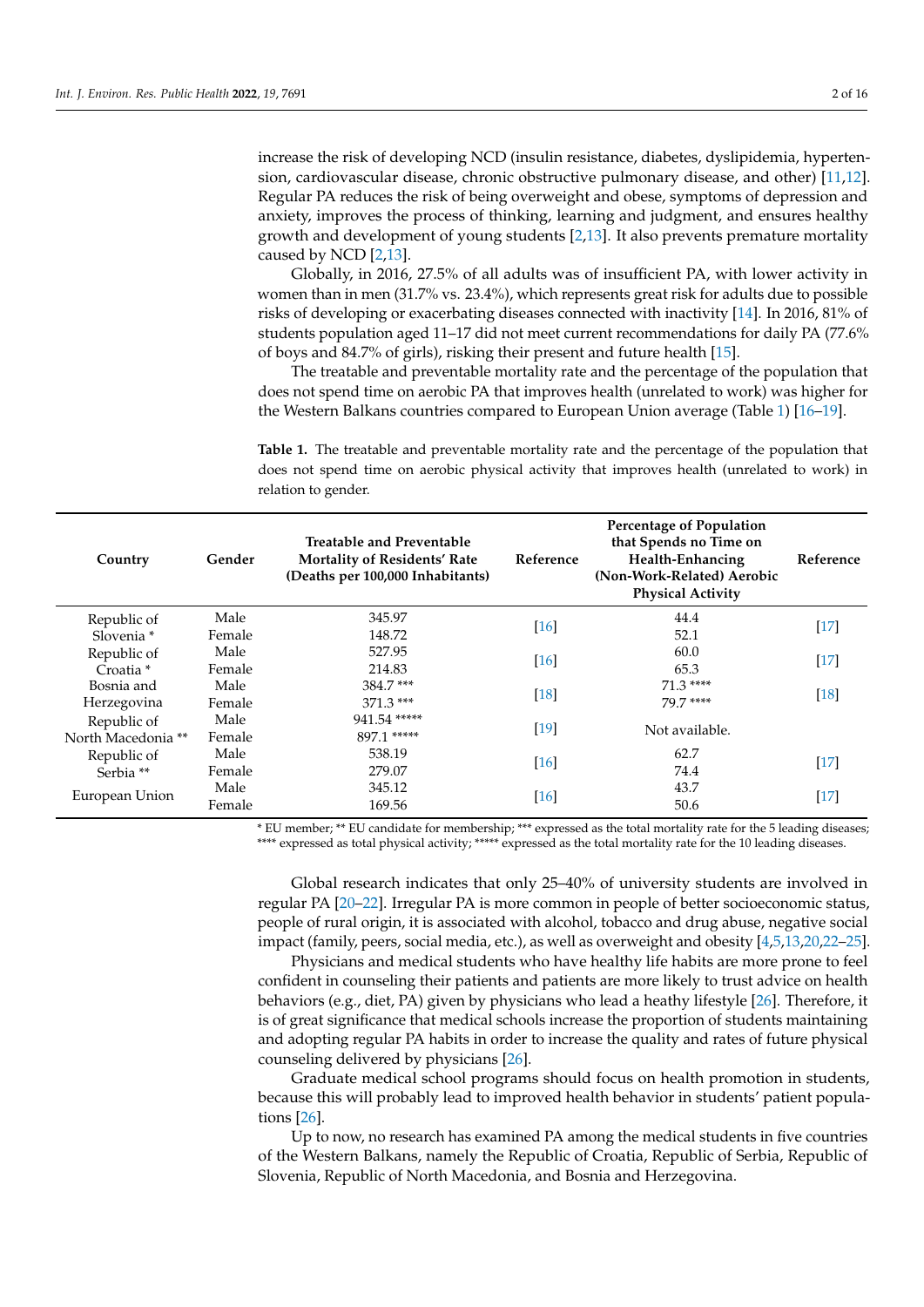The objective of this study was to examine the prevalence and factors influencing the PA in medical students from the Western Balkan.

#### **2. Materials and Methods**

## *2.1. Study Design and Population*

A cross-sectional study was carried out in the period from November 2019 to February 2020, among 2452 medical students from 14 medical faculties in five countries of the Western Balkans (Republic of Croatia: Faculty of Pharmacy and Biochemistry of the University of Zagreb and Faculty of Medicine of the University of Rijeka; Republic of Serbia: Faculty of Pharmacy of the University of Belgrade, Faculty of Pharmacy of the University of Business Academy Novi Sad, Faculty of Medicine Novi Sad of the University of Novi Sad; Republic of Slovenia: Faculty of Medicine of the University of Ljubljana; Republic of North Macedonia: Faculty of Medicine and Faculty of Pharmacy of the University "St. Cyril and Methodius" Skopje; and Bosnia and Herzegovina: Faculty of Medicine, Faculty of Pharmacy and Faculty of Health Studies of the University of Sarajevo, Faculty of Medicine of the University of Zenica, Faculty of Pharmacy and Faculty of Health Studies of the University of Mostar). The study was performed by convenience sampling of medical faculties.

## *2.2. Study Questionnaire*

The data were collected through an online survey generated on an online platform (Google Form) accessible from any device. The survey was uploaded, and the link was forwarded to the students through student representatives from the home faculty via e-mail and social networks (Facebook), or by posting on faculty websites. The survey participation was voluntary and anonymous. The participants were able to withdraw their participation in the survey at any stage before the submission. When the participants completed the survey linked to the Google Form, each survey was sent to a database from where it could be downloaded as a Microsoft Excel sheet. The online survey was generated so that only the answers from the fully completed survey were registered in the database and were included in further analysis. The privacy of respondents was guaranteed by research method.

## *2.3. Variables*

The study was carried out in two parts. The first part included baseline demographic characteristics: gender, faculty the students attend, year of study, body height, body weight, average household income, and type of settlement students lived in before enrolling the university. The second part examined the mean daily PA, alcohol consumption and the smoking status of the respondents.

When asked about the mean daily PA, the respondents checked one of five offered answers: 1. I do not engage in regular PA; 2. Up to 30 min a day; 3. Up to 1 h a day; 4. 1–2 h a day; 5. 3 or more hours a day. The responses: 1–2 h of PA a day and 3 or more hours a day, were categorized as "I engage in PA more than 1 h a day".

Based on the year of study, medical students were grouped into two categories: 1–3-year students and 4–6-year students.

The body mass index (BMI) was calculated from self-reported data on body height and body weight. The classification was done according to WHO recommendations; underweight: BMI < 18.50 kg/m<sup>2</sup>; normal weight: 18.50–24.99 kg/m<sup>2</sup>; overweight: 25.0–29.99 kg/m<sup>2</sup>; and obesity:  $\geq$ 30.0 kg/m<sup>2</sup>.

Household income data were gathered by checking one of the five offered answers: 1. Far below average; 2. Below average; 3. Average; 4. Above average; 5. Far above average. Far below average and below average were categorized as "below average household income", while above average and far above average were categorized as "above average household income".

In regard to the type of settlement students lived in before enrolling the university, the respondents chose one of the seven offered answers: 1. A village with up to 500 inhabitants; 2. A village from 500 to 3000 inhabitants; 3. A village with over 3000 inhabitants; 4. A town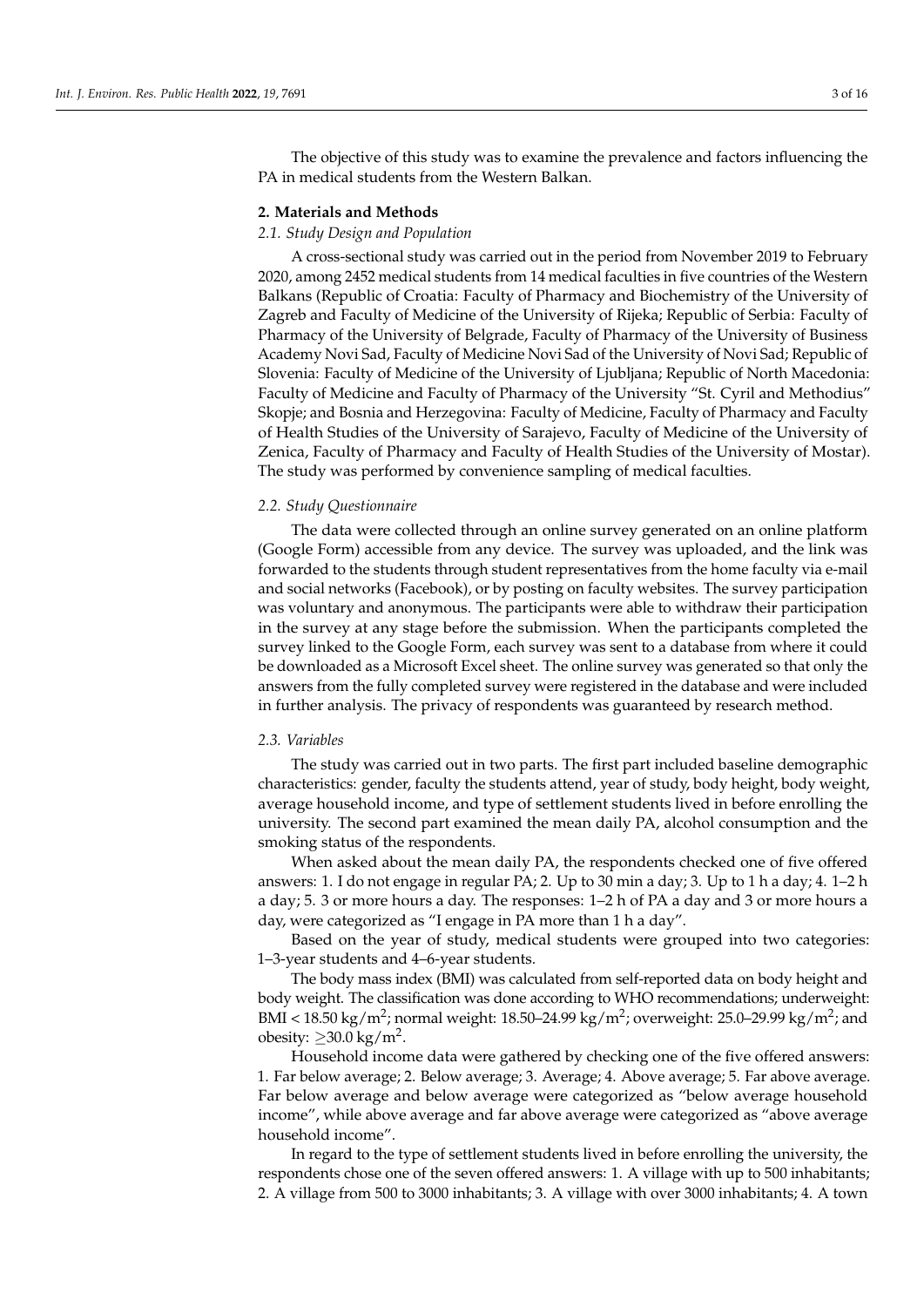with up to 20,000 inhabitants; 5. A town from 20,000 to 100,000 inhabitants; 6. A town from 100,000 to 1 million inhabitants; 7. A town with over 1 million inhabitants. The responses: a village with up to 500 inhabitants, a village from 500 to 3000 inhabitants and a village with over 3000 inhabitants, were categorized as "rural settlements", while the responses: a town with up to 20,000 inhabitants, a town from 20,000 to 100,000 inhabitants, a town from 100,000 to 1 million inhabitants and a town with over 1 million inhabitants, were categorized as "urban settlements".

In order to examine alcohol consumption among the respondents, they were asked to check one of the five offered answers: 1. I do not drink alcohol; 2. Occasionally; 3. On weekends; 4. Several times per week; 5. Daily.

The students were also asked about their smoking habits and the number of cigarettes smoked per day, by choosing one of the six offered answers: 1. I am not a smoker; 2. I smoke occasionally; 3. Up to 5 cigarettes per day; 4. 5–10 cigarettes per day; 5. 11–20 cigarettes per day; 6. More than 20 cigarettes per day. Based on their responses, the students were grouped into "smokers": I smoke occasionally; up to 5 cigarettes per day; 5–10 cigarettes per day; 11–20 cigarettes per day; and more than 20 cigarettes per day, and "non-smokers": I am not a smoker.

### *2.4. Statistical Analysis*

In statistical analysis, categorical variables were described by frequency distribution and percentages.

A chi-square test was applied to analyze the association between categorical variables, and Cramer's V was used as association measure.

In order to establish the impact of respondents' gender, year of study, BMI, alcohol consumption, household income, type of settlement, and smoking status on PA, a binary logistic regression analysis was used with the independent variables coded as follows: gender (0—female, 1—male), year of study (0—1–3, 1—4–6), overweight and obese (0—No, 1—Yes), alcohol consumption (0—I do not drink alcohol, 1—occasionally, on weekends, several times per week and daily), household income (0—below average and average, 1—above average), type of settlement (0—rural, 1—urban), and student smoking status  $(0$ —No, 1—Yes). The odds ratio  $(OR)$  values were adjusted.

In the binary logistic regression analysis, the dependent variable (student PA) was "Has regular daily  $PA$ " (0 = No, 1 = Yes).

Statistical analysis was done using SPSS Statistics for Windows version 24 (IBM Corporation, Armonk, NY, USA). *p* value of < 0.05 was considered statistically significant.

## *2.5. Ethical Aspects of the Research*

The study was conducted in accordance with the guidelines of the Declaration of Helsinki, and the Ethics Commissions/Committees of the faculties that took part in the research gave the opinion that the approval of the commissions/committees was not required, since the research did not incorporate invasive methods and violate the privacy of respondents.

# **3. Results**

The highest percentage of students was in Bosnia and Herzegovina (35.8%) (Table [2\)](#page-4-0). Among the students, there were more female respondents (82.2%), most presented among students from the Republic of Croatia (88.5%) and least among students from the Republic of North Macedonia (76.1%).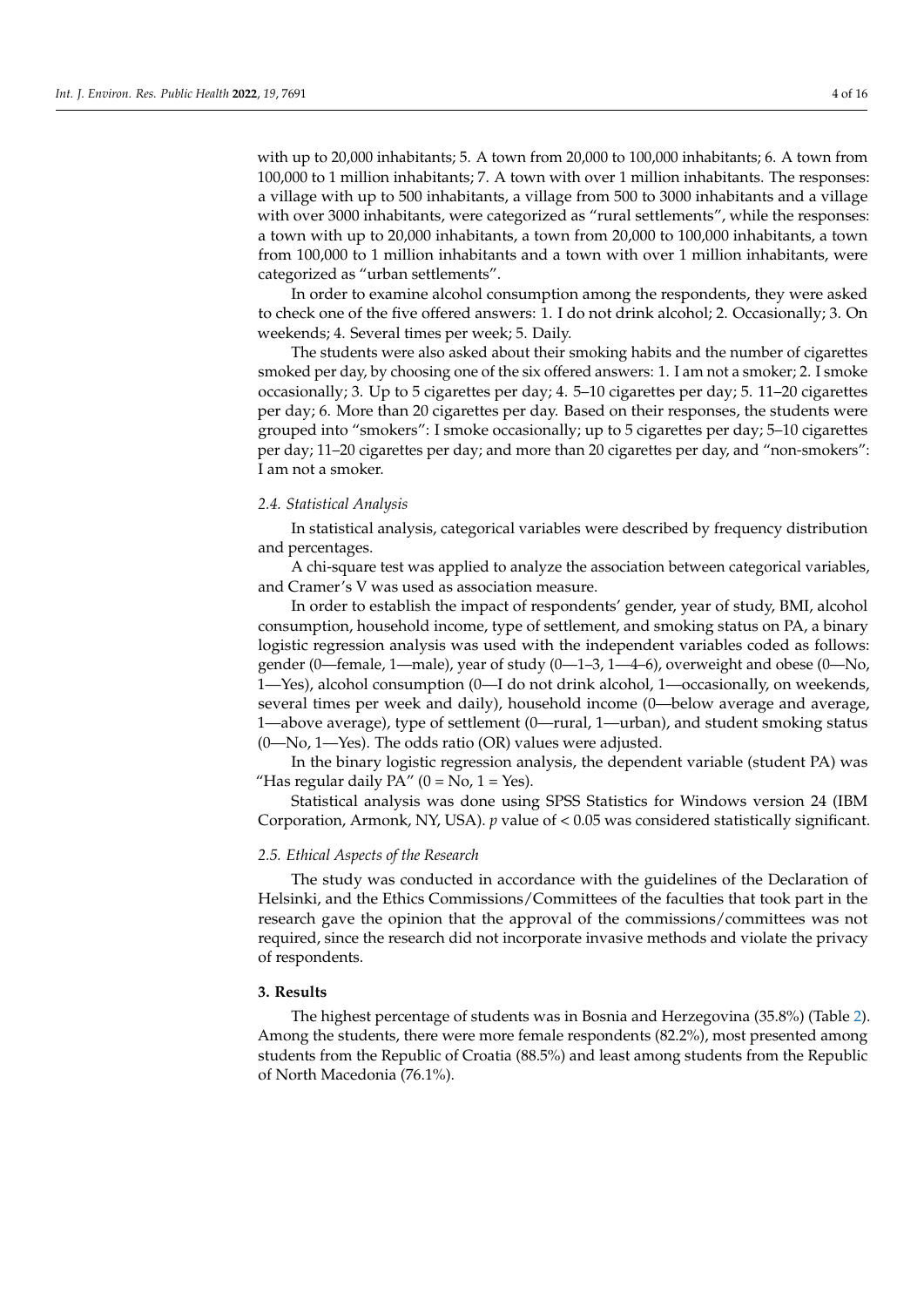|                                |     | Gender        | <b>Total</b> |        |                  |      |  |  |
|--------------------------------|-----|---------------|--------------|--------|------------------|------|--|--|
| Country                        |     | Male          |              | Female |                  |      |  |  |
|                                | n   | $\frac{9}{0}$ | n            | $\%$   | $\boldsymbol{n}$ | $\%$ |  |  |
| Republic of Slovenia           | 27  | 12.4          | 191          | 87.6   | 218              | 8.9  |  |  |
| Republic of Croatia            | 48  | 11.5          | 369          | 88.5   | 417              | 17.0 |  |  |
| Bosnia and<br>Herzegovina      | 179 | 20.4          | 699          | 79.6   | 878              | 35.8 |  |  |
| Republic of North<br>Macedonia | 73  | 23.9          | 233          | 76.1   | 306              | 12.5 |  |  |
| Republic of Serbia             | 110 | 17.4          | 523          | 82.6   | 633              | 25.8 |  |  |

<span id="page-4-0"></span>**Table 2.** Distribution of medical students (*n* = 2452) by gender in relation to country.

The highest percentage of students were involved in regular PA (62.3%) (Table [3\)](#page-4-1). The daily level of PA differed significantly between different faculties ( $\chi^2$  = 131.882, *p* < 0.001, fi = 0.232). The students from the Faculty of Pharmacy of the University of Mostar, Bosnia and Herzegovina (77.3%), in relation to the students of other faculties, most often engaged in some kind of regular PA, while the highest percentage of students of the Faculty of Pharmacy and Biochemistry of the University of Zagreb, Republic of Croatia (50.9%) did not engage in regular PA.

<span id="page-4-1"></span>**Table 3.** Daily level of physical activity of medical students from different medical faculties.

|                                |                                                                              | Daily Level of Physical Activity                          |      |                       |      |                     |      |                        |      |         |  |
|--------------------------------|------------------------------------------------------------------------------|-----------------------------------------------------------|------|-----------------------|------|---------------------|------|------------------------|------|---------|--|
| Country                        | Faculty                                                                      | I Do Not Engage<br>in Regular<br><b>Physical Activity</b> |      | Up to 30 min<br>a Day |      | Up to $1h$<br>a Day |      | More than 1 h<br>a Day |      | $p^*$   |  |
|                                |                                                                              | $\boldsymbol{n}$                                          | $\%$ | $\boldsymbol{n}$      | $\%$ | $\boldsymbol{n}$    | $\%$ | $\boldsymbol{n}$       | $\%$ |         |  |
| Republic of<br>Slovenia        | Faculty of Medicine of the<br>University of Ljubljana                        | 104                                                       | 47.7 | 37                    | 17.0 | 32                  | 14.7 | 45                     | 20.6 |         |  |
| Republic of<br>Croatia         | Faculty of Pharmacy and<br>Biochemistry of the<br>University of Zagreb       | 138                                                       | 50.9 | 46                    | 17.0 | 36                  | 13.3 | 51                     | 18.8 |         |  |
|                                | Faculty of Medicine of the<br>University of Rijeka                           | 61                                                        | 41.8 | 15                    | 10.3 | 40                  | 27.4 | 30                     | 20.5 |         |  |
| Bosnia and<br>Herzegovina      | Faculty of Medicine of the<br>University of Sarajevo                         | 54                                                        | 42.2 | 28                    | 21.9 | 15                  | 11.7 | 31                     | 24.2 |         |  |
|                                | Faculty of Pharmacy of the<br>University of Sarajevo                         | 57                                                        | 47.1 | 22                    | 18.2 | 17                  | 14.0 | 25                     | 20.7 |         |  |
|                                | Faculty of Health Studies of the<br>University of Sarajevo                   | 62                                                        | 29.8 | 45                    | 21.6 | 42                  | 20.2 | 59                     | 28.4 |         |  |
|                                | Faculty of Medicine of the<br>University of Zenica                           | 50                                                        | 24.4 | 61                    | 29.8 | 60                  | 29.3 | 34                     | 16.6 |         |  |
|                                | Faculty of Pharmacy of the<br>University of Mostar                           | 25                                                        | 22.7 | 24                    | 21.8 | 29                  | 26.4 | 32                     | 29.1 | < 0.001 |  |
|                                | Faculty of Health Studies of the<br>University of Mostar                     | 38                                                        | 35.8 | 23                    | 21.7 | 21                  | 19.8 | 24                     | 22.6 |         |  |
| Republic of<br>North Macedonia | Faculty of Medicine of the<br>University "St. Cyril and<br>Methodius" Skopje | 58                                                        | 32.4 | 48                    | 26.8 | 45                  | 25.1 | 28                     | 15.6 |         |  |
|                                | Faculty of Pharmacy of the<br>University "St. Cyril and<br>Methodius" Skopje | 39                                                        | 30.7 | 27                    | 21.3 | 27                  | 21.3 | 34                     | 26.8 |         |  |
|                                | Faculty of Pharmacy of the<br>University of Belgrade                         | 56                                                        | 45.2 | 18                    | 14.5 | 29                  | 23.4 | 21                     | 16.9 |         |  |
| Republic of<br>Serbia          | Faculty of Medicine Novi Sad of<br>the University of Novi Sad                | 140                                                       | 37.8 | 69                    | 18.6 | 75                  | 20.3 | 86                     | 23.2 |         |  |
|                                | Faculty of Pharmacy of the<br>University of Business Academy<br>Novi Sad     | 43                                                        | 30.9 | 21                    | 15.1 | 38                  | 27.3 | 37                     | 26.6 |         |  |

\* *p* value calculated by using  $\chi^2$  test for categorical variables. Significant at  $p < 0.05$ . Note: Categories "up to 30 min/day" and "up to 1 h/day" do not overlap.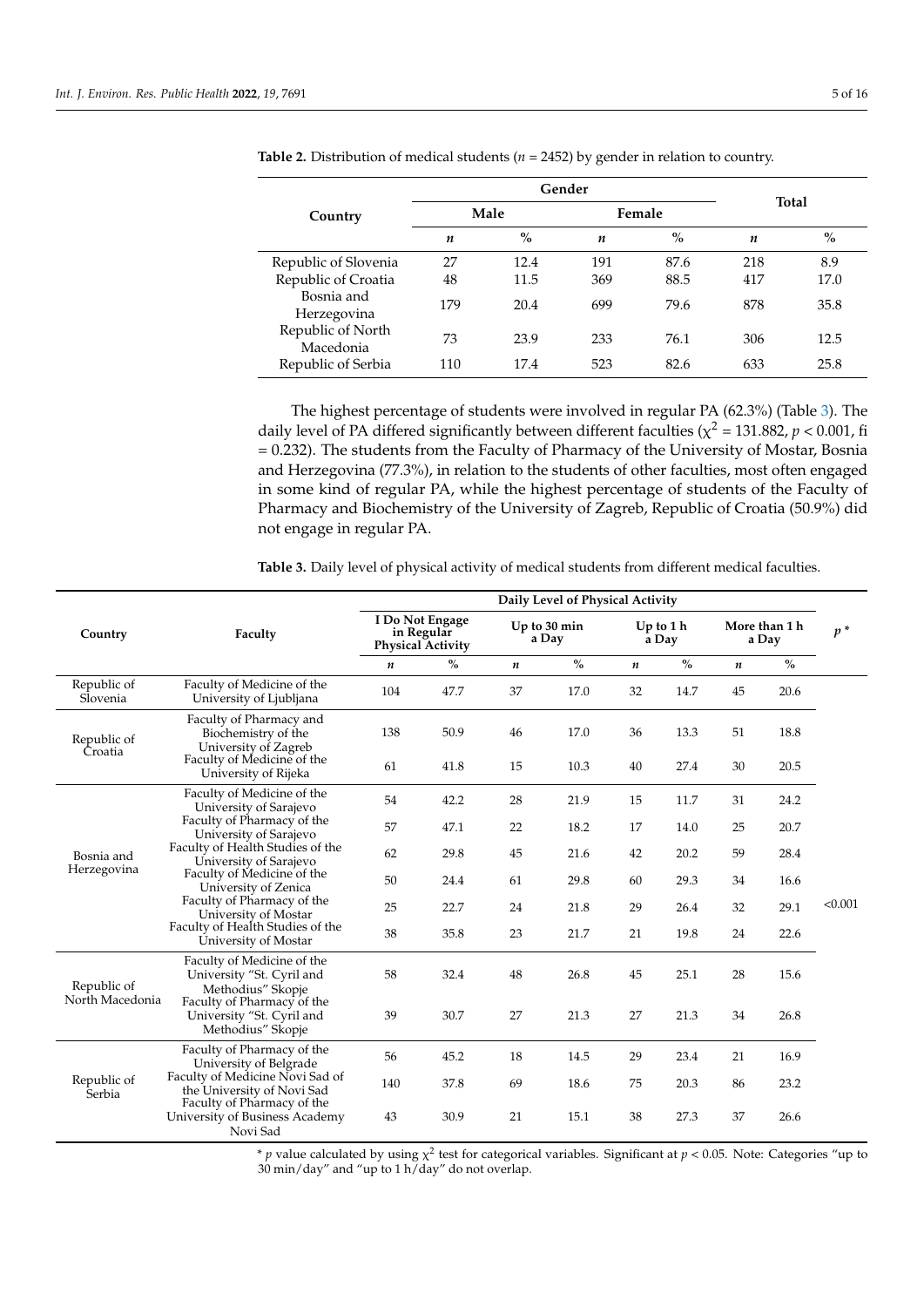There was a significant difference in daily level of PA between male and female students only at the Faculty of Medicine Novi Sad of the University of Novi Sad, Republic of Serbia ( $\chi^2$  = 7.957,  $p$  = 0.047, fi = 0.147) (Table [4\)](#page-5-0). Their female students more often did not engage in regular PA compared to male students (40.2% vs. 28.4%), and male students more often engaged in PA more than 1 h per day in comparison to female students (35.1% vs. 20.3%).

<span id="page-5-0"></span>**Table 4.** Daily level of physical activity of medical students by gender in relation to the attended faculty.

|                         |                                                                                                                                                                                                                                                                                        |                | Daily Level of Physical Activity                                |              |                       |               |                     |               |                                      |               |       |
|-------------------------|----------------------------------------------------------------------------------------------------------------------------------------------------------------------------------------------------------------------------------------------------------------------------------------|----------------|-----------------------------------------------------------------|--------------|-----------------------|---------------|---------------------|---------------|--------------------------------------|---------------|-------|
| Country                 | Faculty                                                                                                                                                                                                                                                                                | Gender         | I Do Not<br><b>Engage</b> in<br>Regular<br>Physical<br>Activity |              | Up to 30 min<br>a Day |               | Up to $1h$<br>a Day |               | More than<br>1 <sub>h</sub><br>a Day |               | $p^*$ |
|                         |                                                                                                                                                                                                                                                                                        |                | n                                                               | $\%$         | $\boldsymbol{n}$      | $\frac{0}{0}$ | n                   | $\frac{0}{0}$ | n                                    | $\frac{0}{0}$ |       |
| Republic of<br>Slovenia | Faculty of Medicine of the University<br>of Ljubljana                                                                                                                                                                                                                                  | Male<br>Female | 9<br>95                                                         | 33.3<br>49.7 | 5<br>32               | 18.5<br>16.8  | 5<br>27             | 18.5<br>14.1  | 8<br>37                              | 29.6<br>19.4  | 0.408 |
| Republic of             | Faculty of Pharmacy and Biochemistry<br>of the University of Zagreb                                                                                                                                                                                                                    | Male<br>Female | 16<br>122                                                       | 45.7<br>51.7 | 11<br>35              | 31.4<br>14.8  | 2<br>34             | 5.7<br>14.4   | 6<br>45                              | 17.1<br>19.1  | 0.073 |
| Croatia                 | Faculty of Medicine of the University<br>of Rijeka                                                                                                                                                                                                                                     | Male<br>Female | 6<br>55                                                         | 46.2<br>41.4 | $\theta$<br>15        | 0.0<br>11.3   | 3<br>37             | 23.1<br>27.8  | 4<br>26                              | 30.8<br>19.5  | 0.502 |
|                         | Faculty of Medicine of the University<br>of Sarajevo<br>Faculty of Pharmacy of the University<br>of Sarajevo<br>Faculty of Health Studies of the<br>University of Sarajevo<br>Faculty of Medicine of the University<br>of Zenica<br>Faculty of Pharmacy of the University<br>of Mostar | Male<br>Female | 9<br>45                                                         | 40.9<br>42.5 | 4<br>24               | 18.2<br>22.6  | 3<br>12             | 13.6<br>11.3  | 6<br>25                              | 27.3<br>23.6  | 0.948 |
|                         |                                                                                                                                                                                                                                                                                        | Male<br>Female | 14<br>43                                                        | 53.8<br>45.3 | 5<br>17               | 19.2<br>17.9  | 2<br>15             | 7.7<br>15.8   | 5<br>20                              | 19.2<br>21.1  | 0.723 |
| Bosnia and              |                                                                                                                                                                                                                                                                                        | Male<br>Female | 8<br>54                                                         | 27.6<br>30.2 | 5<br>40               | 17.2<br>22.3  | 4<br>38             | 13.8<br>21.2  | 12<br>47                             | 41.4<br>26.3  | 0.384 |
| Herzegovina             |                                                                                                                                                                                                                                                                                        | Male<br>Female | 12<br>38                                                        | 22.2<br>25.2 | 11<br>50              | 20.4<br>33.1  | 17<br>43            | 31.5<br>28.5  | 14<br>20                             | 25.9<br>13.2  | 0.098 |
|                         |                                                                                                                                                                                                                                                                                        | Male<br>Female | 3<br>22                                                         | 14.3<br>24.7 | 4<br>20               | 19.0<br>22.5  | 7<br>22             | 33.3<br>24.7  | 7<br>25                              | 33.3<br>28.1  | 0.672 |
|                         | Faculty of Health Studies of the<br>University of Mostar                                                                                                                                                                                                                               | Male<br>Female | 10<br>28                                                        | 37.0<br>35.4 | $\overline{2}$<br>21  | 7.4<br>26.6   | 8<br>13             | 29.6<br>16.5  | 7<br>17                              | 25.9<br>21.5  | 0.147 |
| Republic of             | Faculty of Medicine of the University<br>"St. Cyril and Methodius" Skopje                                                                                                                                                                                                              | Male<br>Female | 11<br>47                                                        | 23.9<br>35.3 | 19<br>29              | 41.3<br>21.8  | 8<br>37             | 17.4<br>27.8  | 8<br>20                              | 17.4<br>15.0  | 0.05  |
| North<br>Macedonia      | Faculty of Pharmacy of the University<br>"St. Cyril and Methodius" Skopje                                                                                                                                                                                                              | Male<br>Female | 8<br>31                                                         | 29.6<br>31.0 | 6<br>21               | 22.2<br>21.0  | 6<br>21             | 22.2<br>21.0  | 7<br>27                              | 25.9<br>27.0  | 0.997 |
|                         | Faculty of Pharmacy of the University<br>of Belgrade                                                                                                                                                                                                                                   | Male<br>Female | 4<br>52                                                         | 33.3<br>46.4 | 3<br>15               | 25.0<br>13.4  | $\mathbf{1}$<br>28  | 8.3<br>25.0   | 4<br>17                              | 33.3<br>15.2  | 0.186 |
| Republic of<br>Serbia   | Faculty of Medicine Novi Sad of the<br>University of Novi Sad                                                                                                                                                                                                                          | Male<br>Female | 21<br>119                                                       | 28.4<br>40.2 | 13<br>56              | 17.6<br>18.9  | 14<br>61            | 18.9<br>20.6  | 26<br>60                             | 35.1<br>20.3  | 0.047 |
|                         | Faculty of Pharmacy of the University<br>of Business Academy Novi Sad                                                                                                                                                                                                                  | Male<br>Female | 6<br>37                                                         | 25.0<br>32.2 | 4<br>17               | 16.7<br>14.8  | 7<br>31             | 29.2<br>27.0  | 7<br>30                              | 29.2<br>26.1  | 0.923 |

\* *p* value calculated by using  $\chi^2$  test for categorical variables. Significant at  $p < 0.05$ . Note: Categories "up to 30 min/day" and "up to 1 h/day" do not overlap.

Significant difference in daily level of PA of students in the terms of year of study was determined at the Faculty of Medicine of the University of Ljubljana, Republic of Slovenia  $(\chi^2 = 9.757, p = 0.021, fi = 0.212)$ , where 4–6-year students in higher percentage did not engage in regular PA (52.9%) and had PA up to 30 min a day (21.2%) compared to 1–3-year students (43.0% and 13.2%) and the Faculty of Medicine of the University of Zenica, Bosnia and Herzegovina ( $\chi^2$  = 10.349,  $p$  = 0.016, fi = 0.225), where 1–3-year students more often did not engage in regular PA (31.5%) compared to 4–6-year students (16.5%) (Table [5\)](#page-6-0).

In comparison with male students, female students more often did not engage in regular PA (39.1% vs. 31.4%) (Table [6\)](#page-7-0). Male students more frequently did have PA up to 30 min (21.1% vs. 19.5%) and more than 1 h a day (27.7% vs. 20.6%) compared to female students, while female students more often had PA up to 1 h per day (20.8%) than male students (19.9%). The difference was significant ( $\chi^2$  = 14.464*, p* = 0.002*,* fi = 0.077).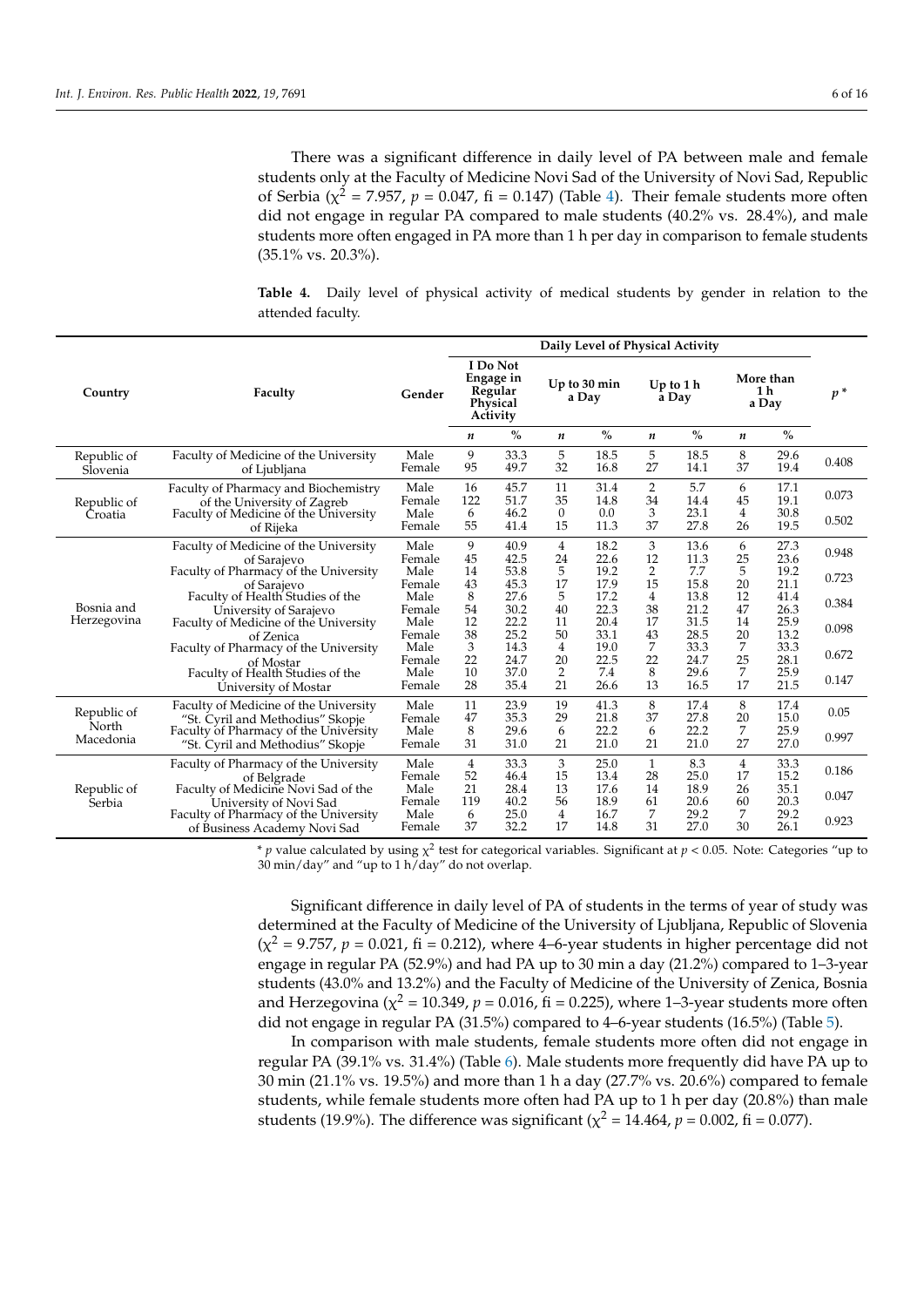|                           |                                                                                                                                                                                                                                                                                            |                               | Daily Level of Physical Activity                         |                      |                       |                      |                     |                      |                           |                      |                |
|---------------------------|--------------------------------------------------------------------------------------------------------------------------------------------------------------------------------------------------------------------------------------------------------------------------------------------|-------------------------------|----------------------------------------------------------|----------------------|-----------------------|----------------------|---------------------|----------------------|---------------------------|----------------------|----------------|
| Country                   | Faculty                                                                                                                                                                                                                                                                                    | Year<br>of<br>Study           | I Do Not<br>Engage in<br>Regular<br>Physical<br>Activity |                      | Up to 30 min<br>a Day |                      | Up to $1h$<br>a Day |                      | More than 1<br>h<br>a Day |                      | $p^*$          |
|                           |                                                                                                                                                                                                                                                                                            |                               | n                                                        | $\%$                 | n                     | $\%$                 | n                   | $\%$                 | n                         | $\frac{0}{0}$        |                |
| Republic of<br>Slovenia   | Faculty of Medicine of the University<br>of Ljubljana                                                                                                                                                                                                                                      | $1 - 3$<br>$4 - 6$            | 49<br>55                                                 | 43.0<br>52.9         | 15<br>22              | 13.2<br>21.2         | 18<br>14            | 15.8<br>13.5         | 32<br>13                  | 28.1<br>12.5         | 0.021          |
| Republic of<br>Croatia    | Faculty of Pharmacy and Biochemistry<br>of the University of Zagreb<br>Faculty of Medicine of the University                                                                                                                                                                               | $1 - 3$<br>$4 - 6$<br>$1 - 3$ | 87<br>51<br>41                                           | 50.6<br>51.5<br>46.6 | 31<br>15<br>10        | 18.0<br>15.2<br>11.4 | 24<br>12<br>18      | 14.0<br>12.1<br>20.5 | 30<br>21<br>19            | 17.4<br>21.2<br>21.6 | 0.813<br>0.139 |
|                           | of Rijeka<br>Faculty of Medicine of the University of<br>Sarajevo                                                                                                                                                                                                                          | $4 - 6$<br>$1 - 3$<br>$4 - 6$ | 20<br>36<br>18                                           | 34.5<br>45.0<br>37.5 | 5<br>16<br>12         | 8.6<br>20.0<br>25.0  | 22<br>9<br>6        | 37.9<br>11.3<br>12.5 | 11<br>19<br>12            | 19.0<br>23.8<br>25.0 | 0.849          |
|                           | Faculty of Pharmacy of the University<br>of Sarajevo<br>Faculty of Health Studies of the<br>University of Sarajevo<br>Faculty of Medicine of the University of<br>Zenica<br>Faculty of Pharmacy of the University<br>of Mostar<br>Faculty of Health Studies of the<br>University of Mostar | $1 - 3$<br>$4 - 6$<br>$1 - 3$ | 32<br>25<br>52                                           | 43.2<br>53.2<br>30.8 | 14<br>8<br>37         | 18.9<br>17.0<br>21.9 | 14<br>3<br>32       | 18.9<br>6.4<br>18.9  | 14<br>11<br>48            | 18.9<br>23.4<br>28.4 | 0.245          |
| Bosnia and<br>Herzegovina |                                                                                                                                                                                                                                                                                            | $4 - 6$<br>$1 - 3$            | 10<br>34                                                 | 25.6<br>31.5         | 8<br>29               | 20.5<br>26.9         | 10<br>24            | 25.6<br>22.2         | 11<br>21                  | 28.2<br>19.4         | 0.798          |
|                           |                                                                                                                                                                                                                                                                                            | $4 - 6$<br>$1 - 3$<br>$4 - 6$ | 16<br>17<br>8                                            | 16.5<br>22.4<br>23.5 | 32<br>17<br>7         | 33.0<br>22.4<br>20.6 | 36<br>19<br>10      | 37.1<br>25.0<br>29.4 | 13<br>23<br>9             | 13.4<br>30.3<br>26.5 | 0.016<br>0.953 |
|                           |                                                                                                                                                                                                                                                                                            | $1 - 3$<br>$4 - 6$            | 37<br>$\mathbf{1}$                                       | 37.0<br>16.7         | 20<br>3               | 20.0<br>50.0         | 21<br>$\Omega$      | 21.0<br>0.0          | 22<br>2                   | 22.0<br>33.3         | 0.205          |
| Republic of               | Faculty of Medicine of the University<br>"St. Cyril and Methodius" Skopje                                                                                                                                                                                                                  | $1 - 3$<br>$4 - 6$            | 35<br>23                                                 | 32.1<br>32.9         | 29<br>19              | 26.6<br>27.1         | 30<br>15            | 27.5<br>21.4         | 15<br>13                  | 13.8<br>18.6         | 0.736          |
| North<br>Macedonia        | Faculty of Pharmacy of the University<br>"St. Cyril and Methodius" Skopje                                                                                                                                                                                                                  | $1 - 3$<br>$4 - 6$            | 27<br>12                                                 | 29.0<br>35.3         | 21<br>6               | 22.6<br>17.6         | 21<br>6             | 22.6<br>17.6         | 24<br>10                  | 25.8<br>29.4         | 0.799          |
|                           | Faculty of Pharmacy of the University<br>of Belgrade                                                                                                                                                                                                                                       | $1 - 3$<br>$4 - 6$            | 43<br>13                                                 | 50.6<br>33.3         | 11<br>7               | 12.9<br>17.9         | 17<br>12            | 20.0<br>30.8         | 14<br>7                   | 16.5<br>17.9         | 0.310          |
| Republic of<br>Serbia     | Faculty of Medicine Novi Sad of the<br>University of Novi Sad                                                                                                                                                                                                                              | $1 - 3$<br>$4 - 6$            | 100<br>40                                                | 38.3<br>36.7         | 49<br>20              | 18.8<br>18.3         | 49<br>26            | 18.8<br>23.9         | 63<br>23                  | 24.1<br>21.1         | 0.719          |
|                           | Faculty of Pharmacy of the University<br>of Business Academy Novi Sad                                                                                                                                                                                                                      | $1 - 3$<br>$4 - 6$            | 36<br>7                                                  | 33.0<br>23.3         | 15<br>6               | 13.8<br>20.0         | 31<br>7             | 28.4<br>23.3         | 27<br>10                  | 24.8<br>33.3         | 0.533          |

<span id="page-6-0"></span>**Table 5.** Daily level of physical activity of medical students by year of study in relation to the attended faculty.

\* *p* value calculated by using  $\chi^2$  test for categorical variables. Significant at *p* < 0.05. Note: Categories "up to 30 min/day"and "up to 1 h/day" do not overlap.

Students whose household income was above average significantlly more often engaged in regular PA and had higher level of PA when compared to students whose household income was average and below average ( $\chi^2$  = 19.686,  $p$  = 0.003, fi = 0.063) (Table [6\)](#page-7-0).

There was no significant difference in daily level of PA of students of different year of study ( $\chi^2$  = 3.475,  $p$  = 0.324, fi = 0.038), BMI ( $\chi^2$  = 14.153,  $p$  = 0.117, fi = 0.044), alcohol consumption ( $\chi^2$  = 19.81, *p* = 0.071, fi = 0.052), type of settlement ( $\chi^2$  = 1.491, *p* = 0.684, fi = 0.025) and student smoking status ( $\chi^2$  = 5.684,  $p$  = 0.128, fi = 0.048) (Table [6\)](#page-7-0).

The model of binary logistic regression analysis showed that gender, presence of overweight or obesity and household income were significantly associated with students PA (Table [7\)](#page-7-1). The odds of having regular daily PA for male students were 1.482 times higher than a female students (95% CI:1.178–1.865; *p* = 0.001). The odds of having regular daily PA for overweight or obese students were 0.732 times lower than a underweight and normal weight students (95% CI:0.578-0.928;  $p = 0.010$ ). The odds of having regular daily PA for students whose household income was above average were 1.505 times higher than students whose household income was below average and average (95% CI:1.247–1.816; *p* < 0.001). Year of study, alchohol consumption, type of settlement and student smoking status were not significant predictors of students' PA status.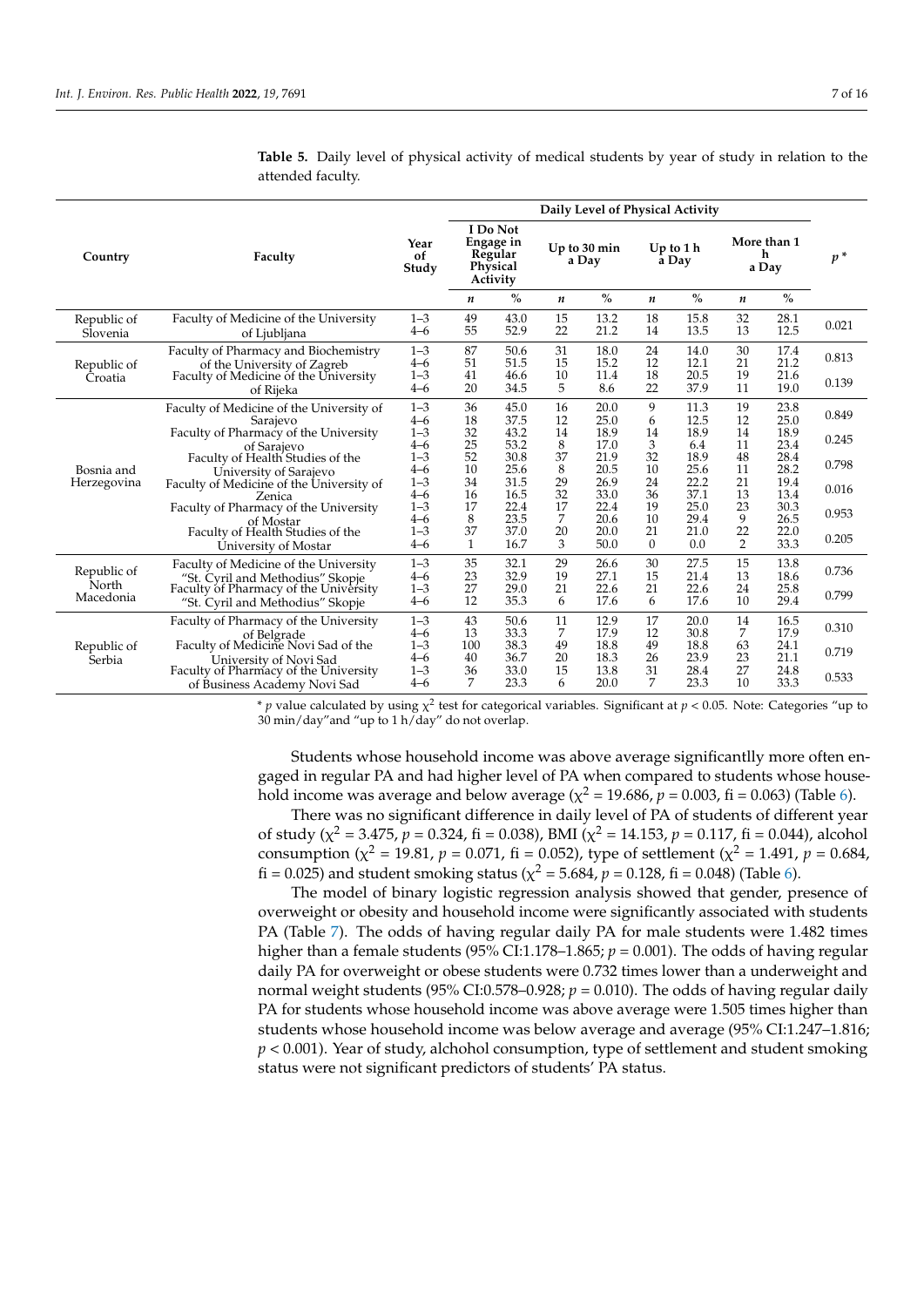|                        | Daily Level of Physical Activity                                                         |                                                    |                                      |                                           |                                      |                                          |                                      |                             |                                      |       |
|------------------------|------------------------------------------------------------------------------------------|----------------------------------------------------|--------------------------------------|-------------------------------------------|--------------------------------------|------------------------------------------|--------------------------------------|-----------------------------|--------------------------------------|-------|
|                        | <b>Variables</b>                                                                         | I Do Not Engage in<br>Regular Physical<br>Activity |                                      | Up to 30 min<br>a Day                     |                                      |                                          | $Up$ to 1 h<br>a Day                 | More than 1 h<br>a Day      |                                      | $p^*$ |
|                        |                                                                                          | $\boldsymbol{n}$                                   | $\frac{0}{0}$                        | n                                         | $\%$                                 | n                                        | $\%$                                 | $\boldsymbol{n}$            | $\%$                                 |       |
| Gender                 | Male<br>Female                                                                           | 137<br>788                                         | 31.4<br>39.1                         | 92<br>392                                 | 21.1<br>19.5                         | 87<br>419                                | 19.9<br>20.8                         | 121<br>416                  | 27.7<br>20.6                         | 0.002 |
| Year of study          | $1 - 3$<br>$4 - 6$                                                                       | 626<br>299                                         | 38.2<br>36.7                         | 314<br>170                                | 19.2<br>20.9                         | 327<br>179                               | 20.0<br>22.0                         | 371<br>166                  | 22.6<br>20.4                         | 0.324 |
| BMI                    | Underweight<br>Normal weight<br>Overweight<br><b>Obese</b>                               | 73<br>703<br>118<br>31                             | 42.9<br>36.4<br>40.0<br>54.4         | 28<br>383<br>64<br>9                      | 16.5<br>19.8<br>21.7<br>15.8         | 36<br>411<br>53<br>6                     | 21.2<br>21.3<br>18.0<br>10.5         | 33<br>433<br>60<br>11       | 19.4<br>22.4<br>20.3<br>19.3         | 0.117 |
| Alcohol<br>consumption | I do not drink alcohol<br>Occasionally<br>On weekends<br>Several times per week<br>Daily | 318<br>409<br>158<br>35<br>5                       | 38.7<br>37.2<br>36.5<br>41.2<br>41.7 | 128<br>235<br>100<br>19<br>$\overline{2}$ | 15.6<br>21.4<br>23.1<br>22.4<br>16.7 | 196<br>209<br>86<br>13<br>$\overline{2}$ | 23.8<br>19.0<br>19.9<br>15.3<br>16.7 | 180<br>247<br>89<br>18<br>3 | 21.9<br>22.5<br>20.6<br>21.2<br>25.0 | 0.071 |
| Household<br>income    | Below average<br>Average<br>Above average                                                | 110<br>593<br>222                                  | 40.9<br>40.4<br>31.0                 | 51<br>278<br>155                          | 19.0<br>18.9<br>21.7                 | 54<br>293<br>159                         | 20.1<br>20.0<br>22.2                 | 54<br>304<br>179            | 20.1<br>20.7<br>25.0                 | 0.003 |
| Type of<br>settlement  | Rural<br>Urban                                                                           | 272<br>653                                         | 36.0<br>38.5                         | 153<br>331                                | 20.3<br>19.5                         | 163<br>343                               | 21.6<br>20.2                         | 167<br>370                  | 22.1<br>21.8                         | 0.684 |
| Smoking<br>status      | Non-smoker<br>Smoker                                                                     | 707<br>218                                         | 37.0<br>40.3                         | 392<br>92                                 | 20.5<br>17.0                         | 403<br>103                               | 21.1<br>19.0                         | 409<br>128                  | 21.4<br>23.7                         | 0.128 |

<span id="page-7-0"></span>**Table 6.** Daily level of physical activity according to gender, year of study, body mass index (BMI), alcohol consumption, household income, type of settlement and student smoking status.

\* *p* value calculated by using  $\chi^2$  test for categorical variables. Significant at  $p < 0.05$ . Note: Categories "up to 30 min/day" and "up to 1 h/day" do not overlap.

| <b>Variables</b>                                                                                                    | B        | S.E.  | p       | <b>OR</b> | 95% CI for OR   |
|---------------------------------------------------------------------------------------------------------------------|----------|-------|---------|-----------|-----------------|
| Gender (male vs. female)                                                                                            | 0.394    | 0.117 | 0.001   | 1.482     | 1.178-1.865     |
| Year of study $(1-3 \text{ vs. } 4-6)$                                                                              | 0.058    | 0.090 | 0.517   | 1.060     | $0.889 - 1.264$ |
| Overweight or obese (yes vs. no)                                                                                    | $-0.312$ | 0.121 | 0.010   | 0.732     | 0.578-0.928     |
| Alcohol consumption (occasionally; on<br>weekends; several times per week; and<br>daily vs. I do not drink alcohol) | 0.024    | 0.089 | 0.789   | 1.024     | $0.860 - 1.220$ |
| Household income (above average vs.<br>below average and average)                                                   | 0.409    | 0.096 | < 0.001 | 1.505     | 1.247-1.816     |
| Type of settlement (urban vs. rural)                                                                                | 0.165    | 0.093 | 0.075   | 0.848     | $0.707 - 1.017$ |
| Student smoking status (smoker vs.<br>non-smoker)                                                                   | $-0.145$ | 0.101 | 0.151   | 0.865     | $0.709 - 1.054$ |
| Constant                                                                                                            | 0.477    | 0.104 | < 0.001 | 1.611     |                 |

<span id="page-7-1"></span>**Table 7.** Association between independent variables and physical activity of medical students'.

Abbreviations: OR—odds ratio; CI—confidence interval; B—regression weight; S.E.—standard error.

#### **4. Discussion**

Our study shows that the students of the Faculty of Pharmacy of the University of Mostar, Bosnia and Herzegovina, had the highest percentage of engagement in some of regular PA, while the students of the Faculty of Pharmacy and Biochemistry of the University of Zagreb, Republic of Croatia, most often did not engage in regular PA, comparing to the students of other faculties. Likus et al. [\[27\]](#page-13-18) in a study conducted in Poland indicate that most medical students do not engage in any form of PA, stating the lack of time due to faculty obligations to be the main excuse to engage in PA. According to results of the study by Dąbrowska-Galas et al. [\[28\]](#page-13-19), which was also conducted in Poland, more than 80% of medical students engage in regular PA. The same study shows that university schedule, availability of sports centers and increased knowledge of health benefits have been associated with regular PA [\[28\]](#page-13-19). Another study conducted in Poland which was done by Ilow et al. [\[29\]](#page-14-0) indicates low level of PA of pharmacy students. The authors point out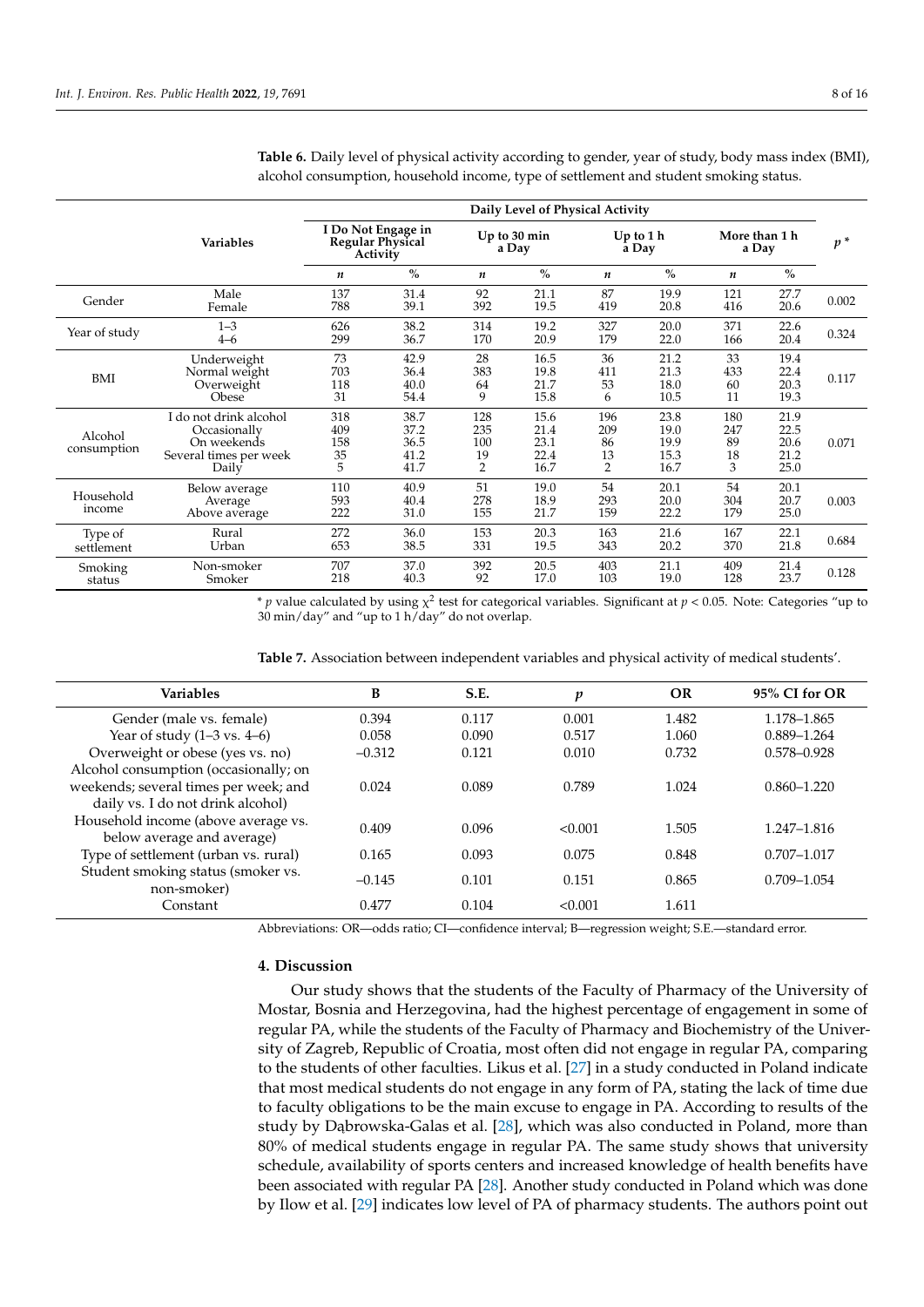that the most frequent barriers to PA are time limitation due to a busy study schedule [\[29\]](#page-14-0). Also, Ilow et al. [\[29\]](#page-14-0) emphasize that PA should be promoted among students because of its positive influence on body weight and blood pressure. Martinović et al. [\[30\]](#page-14-1) in a study conducted among biomedical students from Split (Republic of Croatia) show that more than a half of biomedical students has some kind of regular PA. The same study indicates that higher level of PA of biomedical students is associated with higher knowledge and positive opinions towards healthy lifestyle [\[30\]](#page-14-1). The authors point out that one of the major reasons for PA in a past few decades is predominantly the advancement in aesthetics and physical appearance as a way to achieve image of the perfect male and female bodies [\[30\]](#page-14-1). Martinović et al.  $[30]$  state that this could potentially be perceived as a risk, because the main reason for exercises should be maintaining good health, and that the influence of media and social networks could contribute to unreal body image aspirations.

The results of our research show that, only at the Faculty of Medicine Novi Sad of the University of Novi Sad, Republic of Serbia, there existed significant difference in daily level of PA between male and female medical students, where female medical students more frequently did not engage in regular PA in comparison to male medical students, while male medical students more frequently engaged in PA more than 1 h a day compared to female medical students. Having taken into consideration all medical students, regardless of the attended faculty, the obtained results of our research also indicate that female students compared to male students more frequently did not engage in regular PA. Male medical students more often did perform PA up to 30 min and more then 1 h per day in comparison with female medical students, while the female medical students more frequently had PA up to 1 h a day compared to male students. A study by Bin Abdulrahman et al. [\[22\]](#page-13-15) conducted at medical colleges in Saudi Arabia to investigate medical students' lifestyle habits, including PA shows that the greatest number of medical students exhibited healthy lifestyles to some extent. The same study indicates that these health-promoting behaviors differed by medical students' gender, especially when speaking of PA and eating styles [\[22\]](#page-13-15). According to the results of the study conducted in Saudi Arabia, female medical students more often do not have any kind of PA compared to male medical students [\[22\]](#page-13-15). The study by Bin Abdulrahman et al. [\[22\]](#page-13-15) also shows that male medical students engage in exercise more often than female medical students. The authors state that diminished levels of PA are in connection with an increase in the prevalence of diet-related non-communicable diseases, an overweight condition, and obesity among the young people [\[31,](#page-14-2)[32\]](#page-14-3). The two main barriers for PA identified by medical students are lack of time and stress [\[23,](#page-13-20)[33\]](#page-14-4). Jaremkówet al. [\[24\]](#page-13-21) concucted a study among medical and dentistry students in Poland and indicate that, similar to our results, male students spent more time on both PA/exercise significantly more often than female students. In a study conducted among health science students in Spain, Romero-Blanco et al. [\[25\]](#page-13-16) evaluated the level of PA of male and female students before and during the coronavirus lockdown, and showed that female students have a significant increase levels of PA in relation to male students. Romero-Blanco et al. [\[25\]](#page-13-16) hold the opinion that the major reason for this phenomenon is the female students' stronger motivation to reduce body weight gained during the coronavirus lockdown. The authors point out that perhaps male and female students may have different motivations and that the environmental factors influence one gender more strongly [\[25\]](#page-13-16). The results of the studies on motives for PA by gender indicate that some variables that motivated male, but not female students, are factors related to the environment (e.g., competition or social recognition), while the main motivation for female students is weight control [\[34\]](#page-14-5). Similar to the results of our research, the research by Stanford et al. [\[35\]](#page-14-6) performed in the USA shows that male attending physicians, resident and fellow physicians and medical students are more likely to have regular PA than female students. However, a study by Blake et al. [\[36\]](#page-14-7), conducted in United Kingdom (UK) on medical and nursing students in Canada, investigates predictors of PA level and provides evidence that gender was not a positive predictor of regular PA.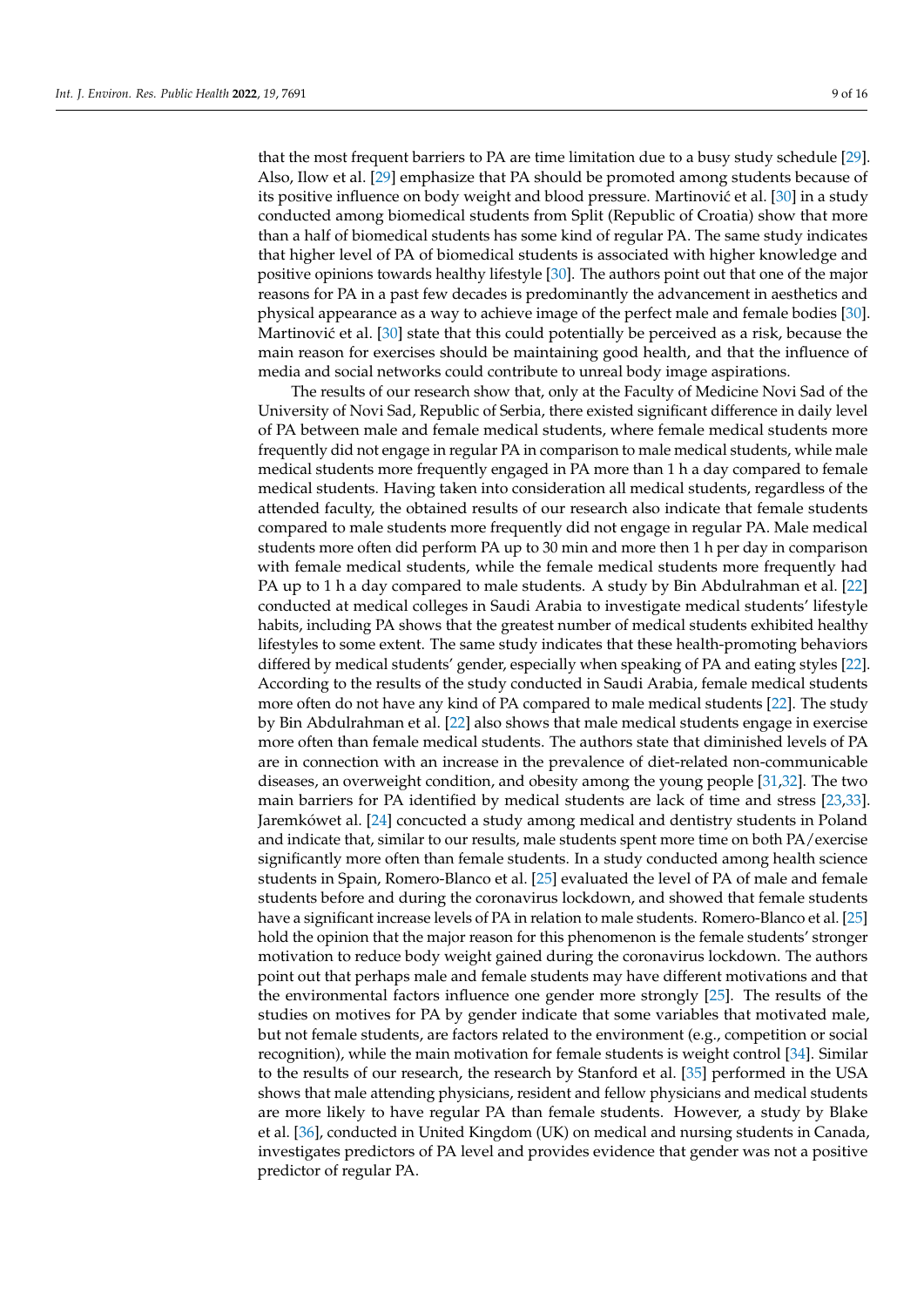The obtained results of our research show significant difference in medical students' daily level of PA regarding the year of study at the Faculty of Medicine of the University of Ljubljana, Republic of Slovenia, and the Faculty of Medicine of the University of Zenica, Bosnia and Herzegovina. At the Faculty of Medicine of the University of Ljubljana, Republic of Slovenia, there 4–6-year students in much higher percentage did not engage in regular PA and had PA up to 30 min a day in comparison to 1–3-year students. As for the Faculty of Medicine of the University of Zenica, Bosnia and Herzegovina, 1–3-year students more frequently did not engage in regular PA than 4–6-year students. Considering whole sample, regardless of attended faculty, the result of our research indicates that no significant difference was found in daily level of PA of medical students of different years of study. The results of a study by Romero-Blanco et al. [\[25\]](#page-13-16) conducted in Spain among students of health sciences show that students in higher years of study have a lower level of PA than students in younger years of study. The authors emphasize that the main reason is the increasing level of obligations during the years of study [\[25\]](#page-13-16). A study done by Luciano et al. [\[37\]](#page-14-8) among medical students in Italy indicates that there is no significant difference in the level of PA between students of younger and higher years of study. Luciano et al. [\[37\]](#page-14-8) point out that improving PA and sleep as well as reducing sedentary lifestyle, would add benefit for the health of many students of medicine. The authors emphasize that medical school programs provide limited education on sleep and PA at the moment [\[38\]](#page-14-9). This is mainly because of the lack of qualified staff and dedicated time, and regarding such education as low priority [\[38\]](#page-14-9).

Our results show that medical students whose household income was above average were the ones who significantly more often engaged in regular PA. They also had higher level of PA in relation to medical students whose household income was average and below average. The reason for this can potentially be the fact that the universities of the Western Balkans do not have programmes that would enable free sports centers for all students. Medical students are obliged to finance sports activities on their own, so those with higher household incomes have more opportunities to exercise in places such as gym, pool etc. Contrary to our results, the results of a study by Rejali et al. [\[39\]](#page-14-10) conducted among medical and public health students in Iran indicate that students of lower socioeconomic status have a higher level of PA than students of higher socioeconomic status. The authors point out that organizing PA education programs, trainings and providing proving educational content in university health courses in order to encourage students for PA [\[39\]](#page-14-10). A study by the Awadalla et al. [\[40\]](#page-14-11) conducted in Saudi Arabia shows that being a student in the college of medicine is associated with a high risk of physical inactivity, but, contrary to the results of our study, family income is not a significant predictor of physical inactivity. The obtained result of our research shows the odds of having regular daily PA were 1.505 times higher for medical students whose household income was above average in comparison to medical students whose household income was below average and average. As for socioeconomic standard and family income, there is a controversy about their influence on PA level [\[40\]](#page-14-11). While some studies reported that sedentary behavior and low levels of PA are associated with low socioeconomic status [\[41\]](#page-14-12), other studies found out that high physical inactivity is associated with high socioeconomic status [\[42\]](#page-14-13).

Similar to our research, the research by Zeńczak-Praga et al. [\[43\]](#page-14-14), conducted on medical and physiotherapy students from Germany and Spain, shows that there is no significant association between the level of PA and BMI among students. Bergier et al. [\[44\]](#page-14-15) in a study conducted among students including medical students from Ukraine and from the Visegrad countries (Hungary, Slovakia, Czech Republic and Poland), indicate that underweight and normal weight students from Visegrad countries have significantly higher amount of PA compared to Ukrainian students. Overweight and obese students have lower levels of PA than underweight and normal weight ones, but no significant difference is found between Visegrad and Ukrainian students [\[44\]](#page-14-15). The authors describe the results with advantageous economic situation of the students in the Visegrad countries that provides more free time that can be spent in increased PA [\[44\]](#page-14-15). Also, possible higher awareness of the PA role in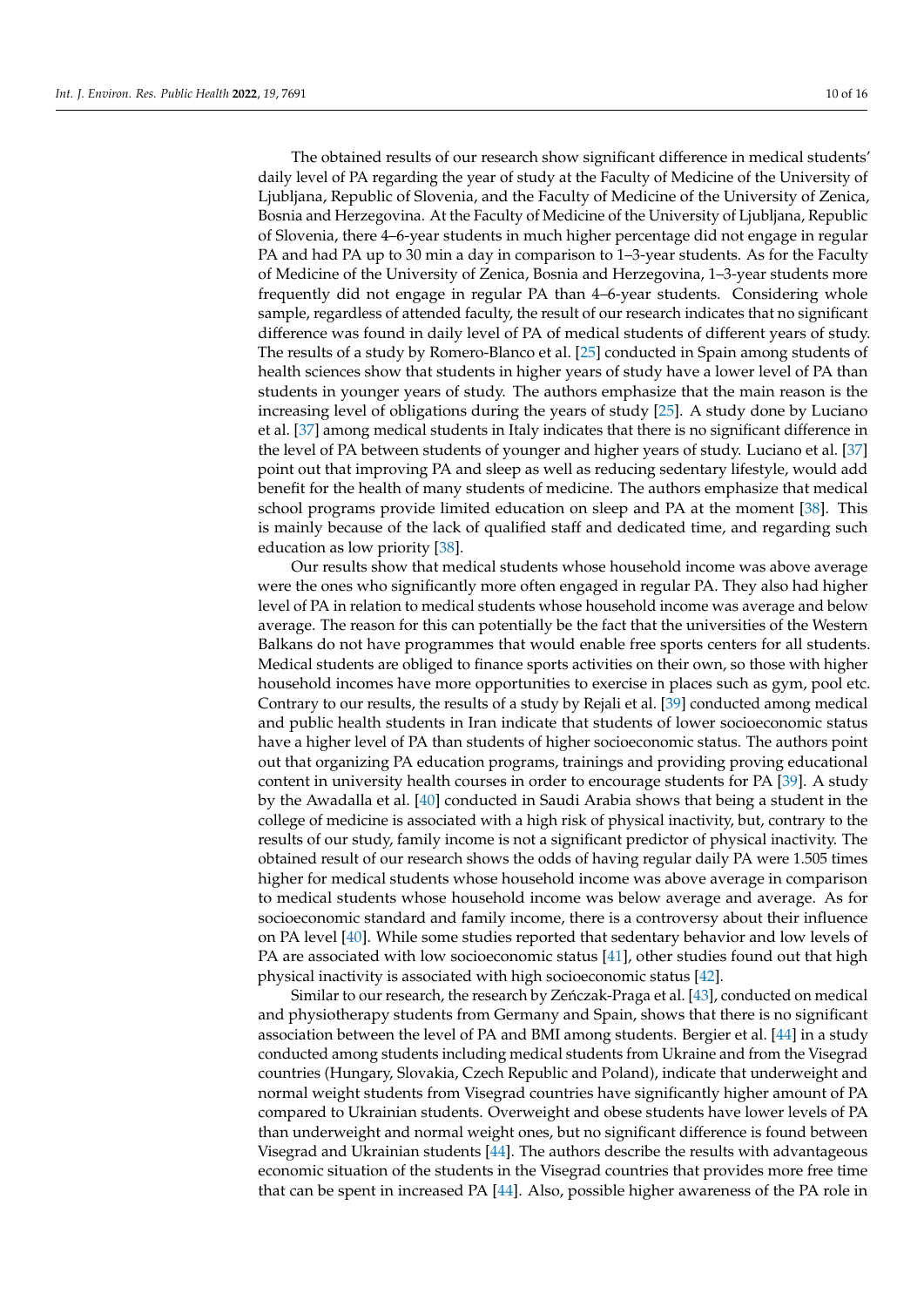a healthy lifestyle is proposed [\[44\]](#page-14-15). Pavičić-Žeželj et al. [\[45\]](#page-14-16) in a study conducted among students of the Faculty of Medicine of the University of Rijeka (Republic of Croatia) point out that students with normal BMI are usually more physically active and that the desire for maintaining good health could contribute to a higher motivation to maintain a healthy lifestyle. A study by Catovic and Halilovic [\[46\]](#page-14-17) conducted among medical students from the Faculty of Medicine of University of Sarajevo (Bosnia and Herzegovina) shows that there is a positive association between obesity and the average time spent in vigorous PA. Catovic and Halilovic [\[46\]](#page-14-17) highlight that it is important to raise awareness about higher energy intake compared to energy consumption that may lead to the increase in body weight, and that PA is necessary to maintain a normal body mass and sustain good health.

Contrary to our results, in a study conducted among health science students in Spain, Romero-Blanco et al. [\[25\]](#page-13-16), indicate a positive association of different alcohol consumption and the level of PA. Students who consume alcohol to a greater extent have a higher level of PA [\[25\]](#page-13-16). In a study conducted on medical students in Romania, Nasui et al. [\[47\]](#page-14-18) show the differences between drinkers regarding the level of PA. The result of a study conducted in Romania indicates that medical students who have higher levels of PA are more prone to drinking alcohol in higher amounts [\[47\]](#page-14-18). The autors point out that regular PA is one of those lifestyle factors that may help individuals deal with stress [\[48](#page-14-19)[,49\]](#page-14-20). Regular PA may function as an alternative to drinking [\[48](#page-14-19)[,49\]](#page-14-20).

According to the results obtained by Trivedi et al. [\[50\]](#page-14-21), examined differences in obesityrelated behaviors across rural-urban adult populations (aged 20 years or more) in the USA, in comparison to their urban counterparts, rural residents are more likely to be physically inactive, which is not in agreement with the results of our study, stating that there was no significant difference in daily level of PA of medical students of different type of dwelling settlement. The same study also shows that rural residents are more likely to report no PA at all [\[50\]](#page-14-21). The authors emphasize that when compared to their urban counterparts, rural residents have a higher representation of individuals less-educated about the significance of regular PA as modifiable risk factor for obesity among high-risk populations such as adult population in rural America [\[50\]](#page-14-21). It is highlight that techniques that entitle rural settlements to increase the availability of recreational resources and quality food markets need to be identified and disseminated more [\[50\]](#page-14-21).

A study by Mansouri et al. [\[51\]](#page-14-22) conducted among Iranian university students indicates a significant inverse association between PA and smoking, which is inconsistent with the results of our study that show no significant difference between the level of PA and the medical students' smoking status. The authors state that it appears that PA alleviates the psychological distress associated with cigarettes smoking [\[52–](#page-14-23)[54\]](#page-14-24). Furthermore, PA fills the students' leisure time that may otherwise be spent on smoking [\[51\]](#page-14-22). The results obtained in a study by Tien Nam et al. [\[55\]](#page-15-0) conducted in Vietnam on health science students indicate that a vigorous level of PA is associated with smoking. There may exist an explanation that in study which is conducted in Vietnam, health science students who are physically active are more prone to interact socially (students communicate with close friends who are smokers) and, as a result of that, smoke more [\[55\]](#page-15-0).

The result of our research shows that the odds of having regular daily PA were 0.732 times lower for overweight or obese medical students compared to underweight and normal weight medical students. Contrary to our result, a study conducted by Gallo et al. [\[56\]](#page-15-1) in Australia indicates that biomedical students with higher BMI are more likely to have increasing vigorous PA. Gallo et al. [\[56\]](#page-15-1) state that, as expected, in a study conducted in Australia higher levels of vigorous PA of biomedical students are associated with modest reductions in percentage of body fat and blood glucose levels, confirming the significance of high-intensity exercise in the maintenance of metabolic health. The research by Medagama et al. [\[57\]](#page-15-2) conducted among medical students in Sri Lanka shows that nutritional status do not represent a significant predictor of the student'level of PA. However, a study by Medagama et al. [\[57\]](#page-15-2) indicates that overweight students are engaged in PA in a higher percentage than normal weight students.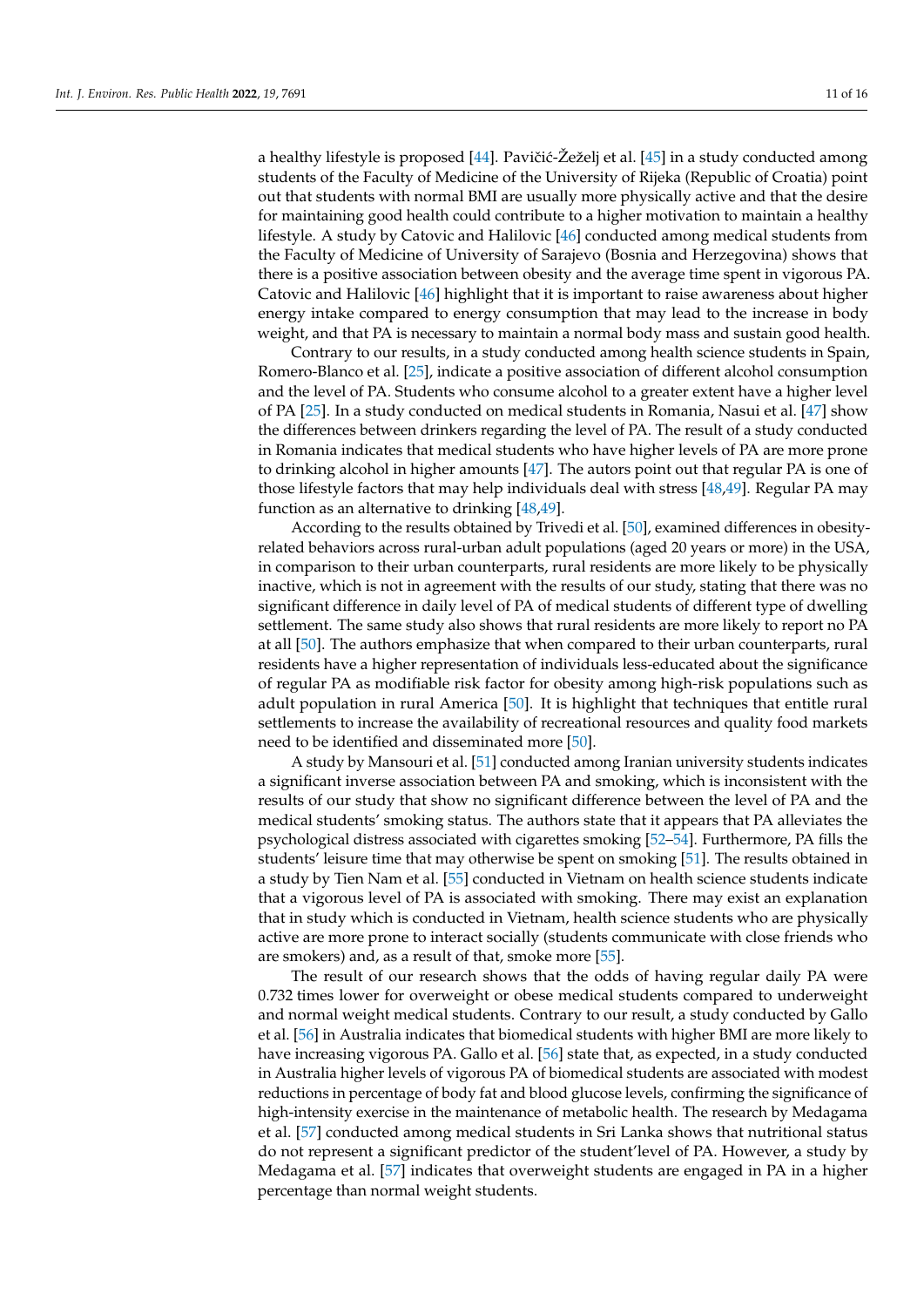Similar to our research, Blake et al. [\[36\]](#page-14-7) in their study conducted among medical and nursing students in Canada indicate that the year of study does not represent a significant predictor of the their PA status. However, contrary to our results, the study by Medagama et al. [\[57\]](#page-15-2) conducted on medical students in Sri Lanka, shows physical inactivity to be significantly associated with the year of study. The same study indicates that medical students in higher years of study are more likely to have PA compared to medical students at lower years of study [\[57\]](#page-15-2). The authors point out that greater academic pressure during the lower (pre-clinical) years of study than higher (clinical) may represent possible reason for these results [\[57\]](#page-15-2).

Nasui et al. [\[47\]](#page-14-18) in their study conducted on Romanian university medical students point out that there is a positive association of consuming alcohol in larger quantities and higher levels of PA, which is not in accordance with the result of our study that shows that alchohol consumption was not significant predictor of the PA status of medical students. The results of a study conducted by Nasui et al. [\[47\]](#page-14-18) indicate that it seems to be probably that alcohol consumption plays a remarkable part in the social life of Romanian university medical students. The same study also shows that there is an increase in alcohol consumption during the academic years of Romanian medical students [\[47\]](#page-14-18). The authors state that regular PA may help individuals cope with stress during studies, but also other unhealthy habits, such as drinking or smoking can do the same [\[47\]](#page-14-18).

The results of research by Trivedi et al. [\[50\]](#page-14-21) conducted in the USA indicate that it is more likely for adults living in urban areas to meet sufficient level of PA compared to the ones coming from rural areas, which is not consistent with our results that did not show that dwelling settlement was a significant predictor of the level of PA of medical students. The reason for that is explained by higher percentage of individuals less-educated about the importance of PA among rural residents in comparison to urban residents [\[50\]](#page-14-21).

According to Mansouri et al. [\[51\]](#page-14-22) study conducted in Iran, PA is significantly associated with smoking. Iranian university students who are smokers are more likely to be physically inactive compared to the non-smoking students [\[51\]](#page-14-22). However, in a study conducted among medical students in Saudi Arabia, Torchyan et al. [\[58\]](#page-15-3) indicate that highly physically active students are more likely to become smokers. The authors point out that students, owing to sports, during sports activities have more social interaction with their peers, which can be in connection with peer presure to start smoking [\[58\]](#page-15-3). The results of the study by Mansouri et al. [\[51\]](#page-14-22) and study by Torchyan et al. [\[58\]](#page-15-3) do not correspond with the results of our research that show that there was not any significant medical students' smoking status influence on their level of PA.

A study by Kim et al. [\[59\]](#page-15-4) conducted among health college students in South Korea, and the study by Kosendiak et al. [\[60\]](#page-15-5) conducted among medical students in Poland indicate that there is a significant decrease in PA during COVID-19 pandemic and after pandemic measures have been reduced in relation to time before the beginning of the pandemic. Our study was conducted before the pandemic and future repeated research on the Western Balkan medical student population could have possible benefit because we would be able to establish if changes in PA levels were made due to changes in lifestyle of student population in past two years. This study also gives a basis for future research that can be conducted in order to determine the impact of PA promotion programs or university education between different Western Balkan countries on the prevalence of PA in the student population.

The importance of our research is that a broad study was conducted, for the first time in the Western Balkans, determining factors that affect the level of PA in the medical student population in this culturally specific region. Medical students, as future health workers, are key subjects in health promotion; they can take essential, necessary and continuous public health actions with the aim to improve life habits in the health studies student population. The contribution of this study implies application of its results to promote (national or international) public health activities specifically for future health workers, as well as for the overall student population.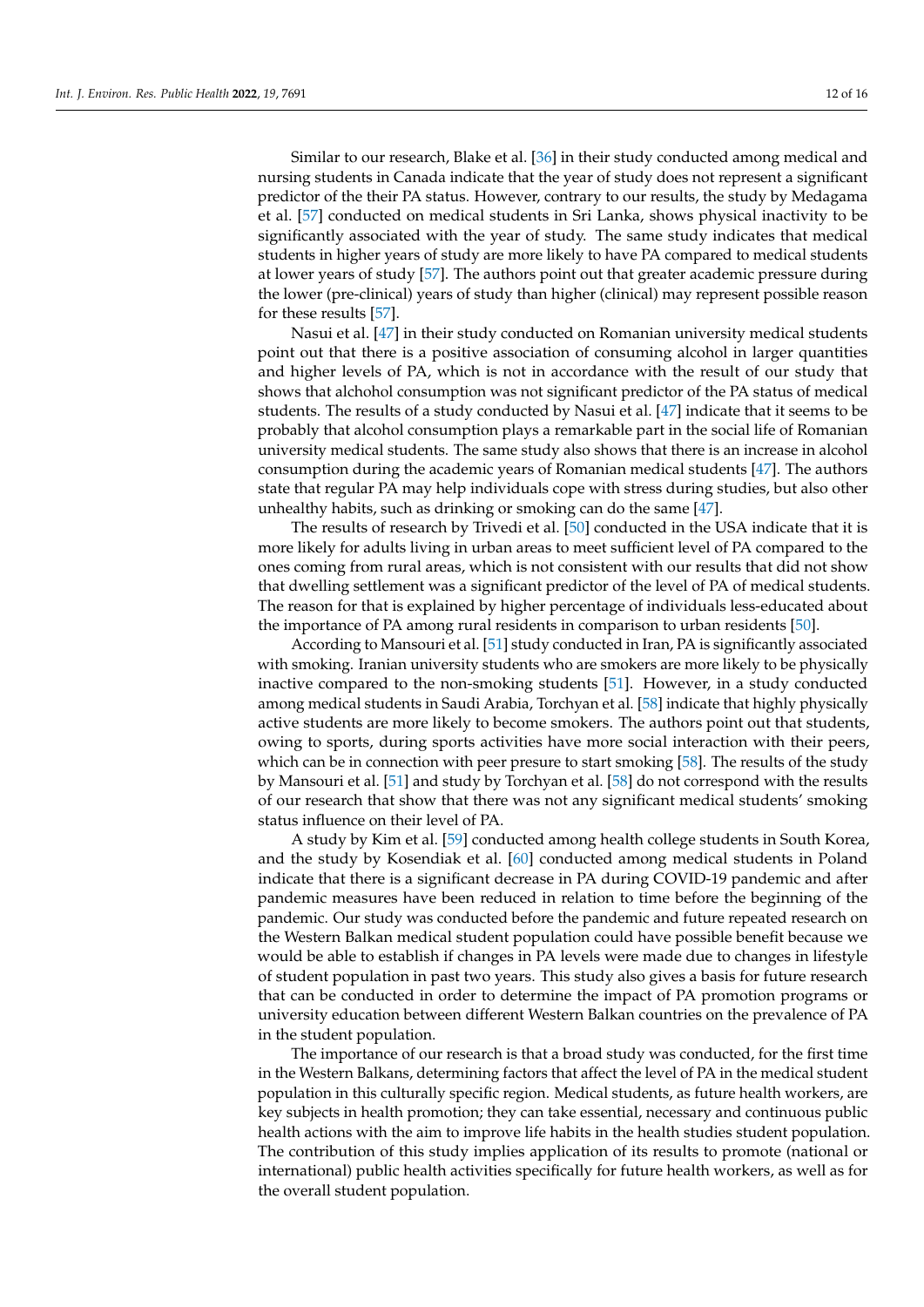Our study has several limitations. The research was conducted in the form of a crosssectional study, which is a snapshot of the current situation. We were unable to observe changes over time and, consequently, the conclusions about the cause-effect relationship could not be made [\[61\]](#page-15-6). The online, anonymously filled-in self-administered questionnaire was used as an instrument for data collection, which is another limitation of our research. Despite emphasizing the anonymity of the survey and the confidentiality of the research results, respondents are frequently dishonest in giving answers [\[61\]](#page-15-6), therefore the reliability of the answers cannot be established. Finally, a limitation of this study is the fact that it was conducted among students of medical faculties selected using convenience sampling method. Since the faculties were not randomly selected, the obtained results cannot be generalized to all students of medical faculties in the Western Balkans. For us, it was not possible to give precise numbers (response rate) of students from each faculty at the period of study performing, but the percentage of included students of all individual faculties definitly surpasses a representative 10% [\[62\]](#page-15-7).

## **5. Conclusions**

There are significantly more medical students who engaged than those who do not engage in some type of regular (daily) PA. Gender, overweight or obesity, and household income are significantly associated with medical students' PA. Medical students who are more often involved in regular daily PA and have higher daily PA levels are more likely to be males whose household income is above average.

In order to improve the health of the student population, the educational institutions such as faculties, and public health authorities need to continuously investigate the PA of students, and introduce appropriate activities to increase their level of PA.

**Author Contributions:** Conceptualization, M.G., M.I. and B.N.; methodology, M.G., M.I., B.N. and Z.L.-C.; formal analysis, M.G., M.I., B.N., A.V. and Z.L.-C.; writing—original draft preparation, M.G., M.I. and B.N.; writing—review and editing, A.V. and Z.L.-C.; visualization, M.G., M.I., A.V. and Z.L.-C. All authors have read and agreed to the published version of the manuscript.

**Funding:** This research received no external funding.

**Institutional Review Board Statement:** The study was conducted in accordance with the guidelines of the Declaration of Helsinki, and the Ethics Commissions/Committees of the faculties that took part in the research provided an oral standpoint that there was no approval of the committees/commissions required, since the research did not incorporate invasive methods and violate the privacy of respondents.

**Informed Consent Statement:** Data were collected by applying an online survey, and all participants involved in survey gave their consent by submitting their answers. In the Google forms database only fully completed surveys were taken into account, i.e., registered. The privacy of respondents was guaranteed by research method.

**Data Availability Statement:** The data presented in this study are available on reasonable request from the corresponding author.

**Conflicts of Interest:** The author M.I. is a MDPI employee, however he does not work for the *International Journal of Environmental Research and Public Health* at the time of submission and publication.

#### **References**

- <span id="page-12-0"></span>1. World Health Organization. Physical Activity. 2020. Available online: [https://www.who.int/news-room/fact-sheets/detail/](https://www.who.int/news-room/fact-sheets/detail/physical-activity) [physical-activity](https://www.who.int/news-room/fact-sheets/detail/physical-activity) (accessed on 12 May 2022).
- <span id="page-12-1"></span>2. Bull, F.C.; Al-Ansari, S.S.; Biddle, S.; Borodulin, K.; Buman, M.P.; Cardon, G.; Carty, C.; Chaput, J.P.; Chastin, S.; Chou, R.; et al. World Health Organization 2020 Guidelines on Physical Activity and Sedentary Behaviour. *Br. J. Sports Med.* **2020**, *54*, 1451–1462. [\[CrossRef\]](http://doi.org/10.1136/bjsports-2020-102955)
- <span id="page-12-2"></span>3. Centers for Disease Control and Prevention. How Much Physical Activity Do Adults Need? 2022. Available online: [https:](https://www.cdc.gov/physicalactivity/basics/adults/index.htm) [//www.cdc.gov/physicalactivity/basics/adults/index.htm](https://www.cdc.gov/physicalactivity/basics/adults/index.htm) (accessed on 12 May 2022).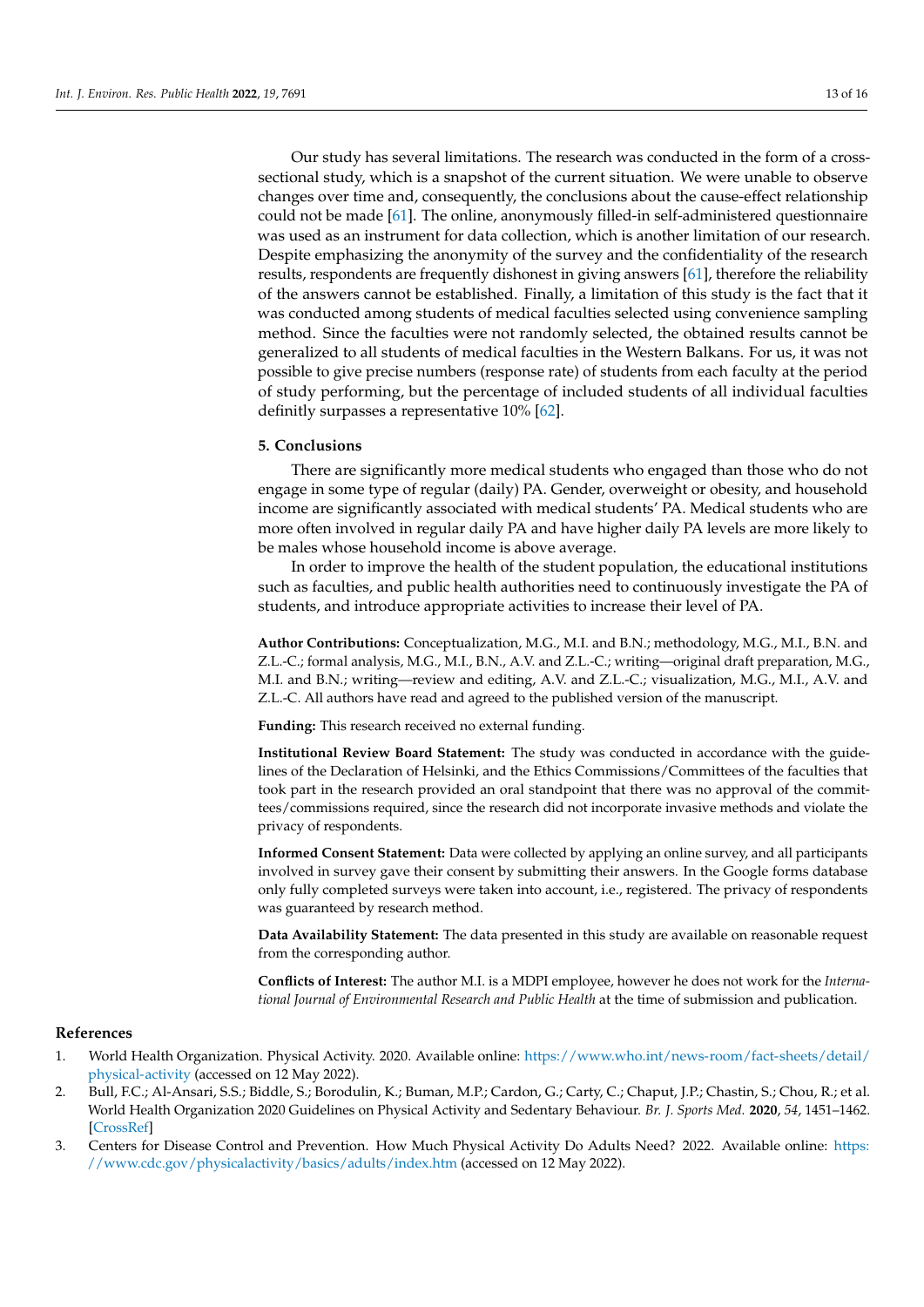- <span id="page-13-0"></span>4. Lubans, D.; Richards, J.; Hillman, C.; Faulkner, G.; Beauchamp, M.; Nilsson, M.; Kelly, P.; Smith, J.; Raine, L.; Biddle, S. Physical Activity for Cognitive and Mental Health in Youth: A Systematic Review of Mechanisms. *Pediatrics* **2016**, *138*, e20161642. [\[CrossRef\]](http://doi.org/10.1542/peds.2016-1642)
- <span id="page-13-1"></span>5. Kolobarić, N.; Gradinjan-Centner, M.; Šušnjara, P.; Matić, A.; Drenjančević, I. Anthropometric and Biochemical Parameters in Relation to Dietary Habits as Early Indicator of Cardiovascular Impairment in Young Adult Cohort. *Int. J. Environ. Res. Public Health* **2020**, *17*, 9208. [\[CrossRef\]](http://doi.org/10.3390/ijerph17249208)
- <span id="page-13-2"></span>6. Jovičić-Bata, J.; Grujičić, M.; Rađen, S.; Novaković, B. Sodium Intake and Dietary Sources of Sodium in a Sample of Undergraduate Students from Novi Sad, Serbia. *Vojnosanit. Pregl.* **2016**, *73*, 651–656. [\[CrossRef\]](http://doi.org/10.2298/VSP141010063J)
- <span id="page-13-3"></span>7. Mahmoud, M.H.; Taha, A.S. The Association between Eating Habits and Body Mass Index among Nursing Students. *IOSR J. Nurs. Health Sci.* **2017**, *6*, 14–26. [\[CrossRef\]](http://doi.org/10.9790/1959-0603061426)
- 8. Štefan, L.; Čule, M.; Milinović, I.; Juranko, D.; Sporiš, G. The Relationship between Lifestyle Factors and Body Composition in Young Adults. *Int. J. Environ. Res. Public Health* **2017**, *14*, 893. [\[CrossRef\]](http://doi.org/10.3390/ijerph14080893)
- 9. Rabanales-Sotos, J.; Evangelina Villanueva-Benites, M.; Jacinto-Magallanes-Castilla, J.; Leitón-Espinoza, Z.E.; López-González, Á.; López-Torres-Hidalgo, J. Prevalence of Overweight and Obesity among Health Sciences Students in the Amazonia Region of Peru. *Healthcare* **2020**, *8*, 538. [\[CrossRef\]](http://doi.org/10.3390/healthcare8040538)
- <span id="page-13-4"></span>10. Peltzer, K.; Pengpid, S.; Samuels, T.A.; Özcan, N.K.; Mantilla, C.; Rahamefy, O.H.; Wong, M.L.; Gasparishvili, A. Prevalence of Overweight/Obesity and Its Associated Factors among University Students from 22 Countries. *Int. J. Environ. Res. Public Health* **2014**, *11*, 7425–7441. [\[CrossRef\]](http://doi.org/10.3390/ijerph110707425)
- <span id="page-13-5"></span>11. Novaković, B.; Jovičić, J.; Trajković-Pavlović, L.; Grujičić, M.; Torović, L.; Balać, D. Medical Nutrition Therapy Planning. Med. *Pregl.* **2010**, *63*, 816–821. [\[CrossRef\]](http://doi.org/10.2298/MPNS1012816N)
- <span id="page-13-6"></span>12. Praso, S.; Jusupović, F.; Ramić, E.; Gledo, I.; Ferković, V.; Novaković, B.; Hadžović, E. Obesity as a Risk Factor for Artherial Hypertension. *Mater. Sociomed.* **2012**, *24*, 87–90. [\[CrossRef\]](http://doi.org/10.5455/msm.2012.24.87-90)
- <span id="page-13-7"></span>13. Golightly, Y.M.; Allen, K.D.; Ambrose, K.R.; Stiller, J.L.; Evenson, K.R.; Voisin, C.; Hootman, J.M.; Callahan, L.F. Physical Activity as a Vital Sign: A Systematic Review. *Prev. Chronic Dis.* **2017**, *14*, E123. [\[CrossRef\]](http://doi.org/10.5888/pcd14.170030) [\[PubMed\]](http://www.ncbi.nlm.nih.gov/pubmed/29191260)
- <span id="page-13-8"></span>14. Guthold, R.; Stevens, G.A.; Riley, L.M.; Bull, F.C. Worldwide Trends in Insufficient Physical Activity from 2001 to 2016: A Pooled Analysis of 358 Population-Based Surveys with 1·9 Million Participants. *Lancet Glob. Health* **2018**, *6*, e1077–e1086. [\[CrossRef\]](http://doi.org/10.1016/S2214-109X(18)30357-7)
- <span id="page-13-9"></span>15. Guthold, R.; Stevens, G.A.; Riley, L.M.; Bull, F.C. Global Trends in Insufficient Physical Activity among Adolescents: A Pooled Analysis of 298 Population-Based Surveys with 1·6 Million Participants. *Lancet Child Adolesc. Health* **2020**, *4*, 23–35. [\[CrossRef\]](http://doi.org/10.1016/S2352-4642(19)30323-2)
- <span id="page-13-10"></span>16. Eurostat. Causes of Death-Public Health Themes: Treatable and Preventable Mortality of Residents by Cause and Sex. 2019. Available online: <https://ec.europa.eu/eurostat/web/health/data/database> (accessed on 12 May 2022).
- <span id="page-13-12"></span>17. Eurostat. Health Determinants-Physical Activity: Time Spent on Health-Enhancing (Non-Work-Related) Aerobic Physical Activity by Sex, Age and Income Quintile. 2019. Available online: <https://ec.europa.eu/eurostat/web/health/data/database> (accessed on 12 May 2022).
- <span id="page-13-13"></span>18. Jokić, I.; Dizdarević-Maksumić, A. Zdravstveno Stanje Stanovništva i Zdravstvena Zaštita u Federaciji Bosne i Hercegovine 2019 Godina; Zavod za Javno Zdravstvo Federacije Bosne i Hercegovine: Sarajevo, Bosnia and Herzegovina, 2020.
- <span id="page-13-11"></span>19. World Health Organization. Global Health Estimates: Leading Causes of Death. 2000–2019. Available online: [https://www.who.](https://www.who.int/data/gho/data/themes/mortality-and-global-health-estimates/ghe-leading-causes-of-death) [int/data/gho/data/themes/mortality-and-global-health-estimates/ghe-leading-causes-of-death](https://www.who.int/data/gho/data/themes/mortality-and-global-health-estimates/ghe-leading-causes-of-death) (accessed on 12 May 2022).
- <span id="page-13-14"></span>20. González, K.; Fuentes, J.; Márquez, J.L. Physical Inactivity, Sedentary Behavior and Chronic Diseases. *Korean J. Fam. Med.* **2017**, *38*, 111–115. [\[CrossRef\]](http://doi.org/10.4082/kjfm.2017.38.3.111) [\[PubMed\]](http://www.ncbi.nlm.nih.gov/pubmed/28572885)
- 21. Murphy, M.H.; Carlin, A.; Woods, C.; Nevill, A.; MacDonncha, C.; Ferguson, K.; Murphy, N. Active Students Are Healthier and Happier than Their Inactive Peers: The Results of a Large Representative Cross-Sectional Study of University Students in Ireland. *J. Phys. Act. Health* **2018**, *15*, 737–746. [\[CrossRef\]](http://doi.org/10.1123/jpah.2017-0432)
- <span id="page-13-15"></span>22. Bin Abdulrahman, K.A.; Khalaf, A.M.; Bin Abbas, F.B.; Alanezi, O.T. The Lifestyle of Saudi Medical Students. *Int. J. Environ. Res. Public Health* **2021**, *18*, 7869. [\[CrossRef\]](http://doi.org/10.3390/ijerph18157869)
- <span id="page-13-20"></span>23. Martinez-Lacoba, R.; Pardo-Garcia, I.; Amo-Saus, E.; Escribano-Sotos, F. Socioeconomic, Demographic and Lifestyle-Related Factors Associated with Unhealthy Diet: A Cross-Sectional Study of University Students. *BMC Public Health* **2018**, *18*, 1241. [\[CrossRef\]](http://doi.org/10.1186/s12889-018-6149-3)
- <span id="page-13-21"></span>24. Jaremków, A.; Markiewicz-Górka, I.; Hajdusianek, W.; Ga´c, P. Relationships between Body Composition Parameters and Phase Angle as Related to Lifestyle among Young People. *J. Clin. Med.* **2021**, *11*, 80. [\[CrossRef\]](http://doi.org/10.3390/jcm11010080)
- <span id="page-13-16"></span>25. Romero-Blanco, C.; Rodríguez-Almagro, J.; Onieva-Zafra, M.D.; Parra-Fernández, M.L.; Prado-Laguna, M.D.C.; Hernández-Martínez, A. Physical Activity and Sedentary Lifestyle in University Students: Changes during Confinement Due to the COVID-19 Pandemic. *Int. J. Environ. Res. Public Health* **2020**, *17*, 6567. [\[CrossRef\]](http://doi.org/10.3390/ijerph17186567)
- <span id="page-13-17"></span>26. Stanford, F.C.; Durkin, M.W.; Stallworth, J.R.; Powell, C.K.; Poston, M.B.; Blair, S.N. Factors That Influence Physicians' and Medical Students' Confidence in Counseling Patients about Physical Activity. *J. Prim. Prev.* **2014**, *35*, 193–201. [\[CrossRef\]](http://doi.org/10.1007/s10935-014-0345-4)
- <span id="page-13-18"></span>27. Likus, W.; Milka, D.; Bajor, G.; Jachacz-Łopata, M.; Dorzak, B. Dietary Habits and Physical Activity in Students from the Medical University of Silesia in Poland. *Rocz. Panstw. Zakl. Hig.* **2013**, *64*, 317–324.
- <span id="page-13-19"></span>28. Dabrowska-Galas, M.; Ptaszkowski, K.; Dabrowska, J. Physical Activity Level, Insomnia and Related Impact in Medical Students in Poland. *Int. J. Environ. Res. Public Health* **2021**, *18*, 3081. [\[CrossRef\]](http://doi.org/10.3390/ijerph18063081) [\[PubMed\]](http://www.ncbi.nlm.nih.gov/pubmed/33802730)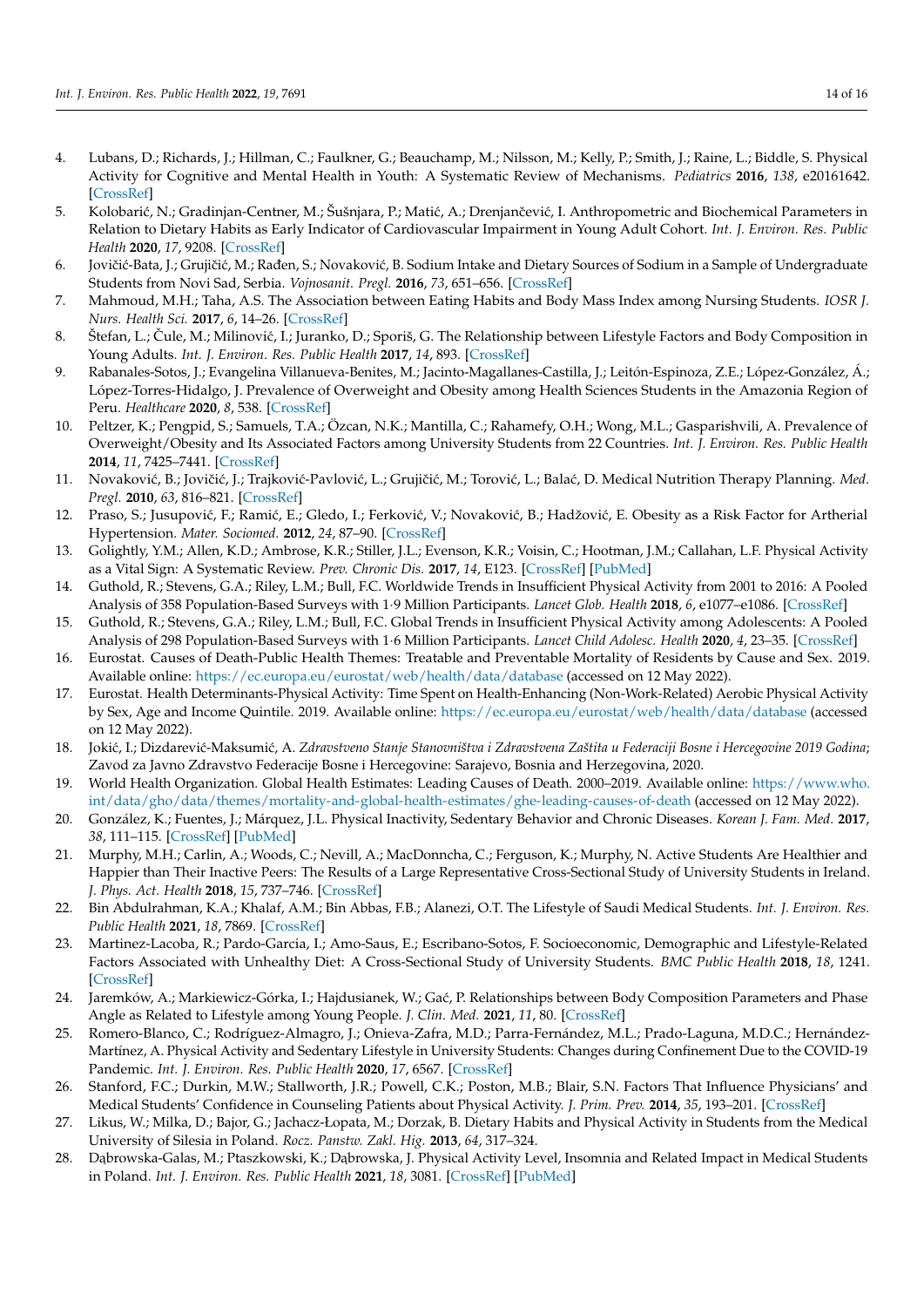- <span id="page-14-0"></span>29. Ilow, R.; Różańska, D.; Regulska-Ilow, B. Prevalence of Cardiovascular Disease Risk Factors among Pharmacy Students from Wroclaw Medical University (Poland). *Adv. Clin. Exp. Med.* **2017**, *26*, 843–850. [\[CrossRef\]](http://doi.org/10.17219/acem/61439) [\[PubMed\]](http://www.ncbi.nlm.nih.gov/pubmed/29068582)
- <span id="page-14-1"></span>30. Martinovic, D.; Tokic, D.; Vilovic, M.; Rusic, D.; Bukic, J.; Bozic, J. Sport Dietary Supplements and Physical Activity in Biomedical Students. *Int. J. Environ. Res. Public Health* **2021**, *18*, 2046. [\[CrossRef\]](http://doi.org/10.3390/ijerph18042046) [\[PubMed\]](http://www.ncbi.nlm.nih.gov/pubmed/33669800)
- <span id="page-14-2"></span>31. Troyer, D.; Ullrich, I.H.; Yeater, R.A.; Hopewell, R. Physical Activity and Condition, Dietary Habits, and Serum Lipids in Second-Year Medical Students. *J. Am. Coll. Nutr.* **1990**, *9*, 303–307. [\[CrossRef\]](http://doi.org/10.1080/07315724.1990.10720384)
- <span id="page-14-3"></span>32. Du, S.; Lu, B.; Zhai, F.; Popkin, B.M. A New Stage of the Nutrition Transition in China. *Public Health Nutr.* **2002**, *5*, 169–174. [\[CrossRef\]](http://doi.org/10.1079/PHN2001290)
- <span id="page-14-4"></span>33. Chen, J.; Xiang, H.; Jiang, P.; Yu, L.; Jing, Y.; Li, F.; Wu, S.; Fu, X.; Liu, Y.; Kwan, H.; et al. The Role of Healthy Lifestyle in the Implementation of Regressing Suboptimal Health Status among College Students in China: A Nested Case-Control Study. *Int. J. Environ. Res. Public Health* **2017**, *14*, 240. [\[CrossRef\]](http://doi.org/10.3390/ijerph14030240)
- <span id="page-14-5"></span>34. Molina-García, J.; Menescardi, C.; Estevan, I.; Martínez-Bello, V.; Queralt, A. Neighborhood Built Environment and Socioeconomic Status are Associated with Active Commuting and Sedentary Behavior, but not with Leisure-Time Physical Activity, in University Students. *Int. J. Environ. Res. Public Health* **2019**, *16*, 3176. [\[CrossRef\]](http://doi.org/10.3390/ijerph16173176)
- <span id="page-14-6"></span>35. Stanford, F.C.; Durkin, M.W.; Blair, S.N.; Powell, C.K.; Poston, M.B.; Stallworth, J.R. Determining Levels of Physical Activity in Attending Physicians, Resident and Fellow Physicians and Medical Students in the USA. *Br. J. Sports Med.* **2012**, *46*, 360–364. [\[CrossRef\]](http://doi.org/10.1136/bjsports-2011-090299)
- <span id="page-14-7"></span>36. Blake, H.; Stanulewicz, N.; Mcgill, F. Predictors of Physical Activity and Barriers to Exercise in Nursing and Medical Students. *J. Adv. Nurs.* **2017**, *73*, 917–929. [\[CrossRef\]](http://doi.org/10.1111/jan.13181)
- <span id="page-14-8"></span>37. Luciano, F.; Cenacchi, V.; Vegro, V.; Pavei, G. COVID-19 Lockdown: Physical Activity, Sedentary Behaviour and Sleep in Italian Medicine Students. *Eur. J. Sport Sci.* **2021**, *21*, 1459–1468. [\[CrossRef\]](http://doi.org/10.1080/17461391.2020.1842910) [\[PubMed\]](http://www.ncbi.nlm.nih.gov/pubmed/33108970)
- <span id="page-14-9"></span>38. Strong, A.; Stoutenberg, M.; Hobson-Powell, A.; Hargreaves, M.; Beeler, H.; Stamatakis, E. An Evaluation of Physical Activity Training in Australian Medical School Curricula. *J. Sci. Med. Sport* **2017**, *20*, 534–538. [\[CrossRef\]](http://doi.org/10.1016/j.jsams.2016.10.011) [\[PubMed\]](http://www.ncbi.nlm.nih.gov/pubmed/28209318)
- <span id="page-14-10"></span>39. Rejali, M.; Mostajeran, M. Assessment of Physical Activity in Medical and Public Health Students. *J. Educ. Health Promot.* **2013**, *2*, 19. [\[CrossRef\]](http://doi.org/10.4103/2277-9531.112690) [\[PubMed\]](http://www.ncbi.nlm.nih.gov/pubmed/24083269)
- <span id="page-14-11"></span>40. Awadalla, N.J.; Aboelyazed, A.E.; Hassanein, M.A.; Khalil, S.N.; Aftab, R.; Gaballa, I.I.; Mahfouz, A.A. Assessment of Physical Inactivity and Perceived Barriers to Physical Activity among Health College Students, South-Western Saudi Arabia. *East. Mediterr. Health J.* **2014**, *20*, 596–604. [\[CrossRef\]](http://doi.org/10.26719/2014.20.10.596)
- <span id="page-14-12"></span>41. Al-Rafaee, S.A.; Al-Hazzaa, H.M. Physical Activity Profile of Adult Males in Riyadh City. *Saudi Med. J.* **2001**, *22*, 784–789.
- <span id="page-14-13"></span>42. Staten, R.R.; Miller, K.; Noland, M.P.; Rayens, M.K. College Students' Physical Activity: Application of an Ecological Perspective. *Am. J. Health Stud.* **2005**, *20*, 58.
- <span id="page-14-14"></span>43. Zeńczak-Praga, K.; Pluto-Prondzinska, J.; Zgorzalewicz-Stachowiak, M. Medicine and Physiotherapy Students: Are They Physically Active? Comparative Research on Spanish and German Population. *Pol. Merkur. Lekarski* **2017**, *42*, 205–209.
- <span id="page-14-15"></span>44. Bergier, J.; Tsos, A.; Popovych, D.; Bergier, B.; Niźnikowska, E.; Ács, P.; Junger, J.; Salonna, F. Level of and Factors Determining Physical Activity in Students in Ukraine and the Visegrad Countries. *Int. J. Environ. Res. Public Health* **2018**, *15*, 1738. [\[CrossRef\]](http://doi.org/10.3390/ijerph15081738)
- <span id="page-14-16"></span>45. Pavičić-Žeželj, S.; Tomljanović, A.; Kenđel-Jovanović, G.; Krešić, G.; Cvijanović-Peloza, O.; Dragaš-Zubalj, N.; Pavlinić-Prokurica, I. Prevalence, Knowledge and Attitudes Concerning Dietary Supplements among a Student Population in Croatia. *Int. J. Environ. Res. Public Health* **2018**, *15*, 1058. [\[CrossRef\]](http://doi.org/10.3390/ijerph15061058)
- <span id="page-14-17"></span>46. Catovic, A.; Halilovic, A.A. Cross-Sectional Study on Assessment of Physical Activity Level and Anthropometric Indicators of Health Risk among Students of Sixth Year of Faculty of Medicine of Sarajevo University. *World J. Adv. Res. Rev.* **2020**, *8*, 93–101. [\[CrossRef\]](http://doi.org/10.30574/wjarr.2020.8.1.0366)
- <span id="page-14-18"></span>47. Nasui, B.A.; Popa, M.; Buzoianu, A.D.; Pop, A.L.; Varlas, V.N.; Armean, S.M.; Popescu, C.A. Alcohol Consumption and Behavioral Consequences in Romanian Medical University Students. *Int. J. Environ. Res. Public Health* **2021**, *18*, 7531. [\[CrossRef\]](http://doi.org/10.3390/ijerph18147531) [\[PubMed\]](http://www.ncbi.nlm.nih.gov/pubmed/34299980)
- <span id="page-14-19"></span>48. Kim, Y.; Kuan, G. Relationship between Alcohol Consumption and Drinking Refusal Self Efficacy among University Students: The Roles of Sports Type and Gender. *Int. J. Env. Res. Public Health* **2020**, *17*, 4251. [\[CrossRef\]](http://doi.org/10.3390/ijerph17124251) [\[PubMed\]](http://www.ncbi.nlm.nih.gov/pubmed/32545921)
- <span id="page-14-20"></span>49. Marlatt, G.A. Lifestyle Modification. In *Relapse Prevention*; Marlatt, G.A., Gordon, J.R., Eds.; Guilford Press: New York, NY, USA, 1985; pp. 280–344.
- <span id="page-14-21"></span>50. Trivedi, T.; Liu, J.; Probst, J.; Merchant, A.; Jhones, S.; Martin, A.B. Obesity and Obesity-Related Behaviors among Rural and Urban Adults in the USA. *Rural Remote Health* **2015**, *15*, 3267. [\[CrossRef\]](http://doi.org/10.22605/RRH3267) [\[PubMed\]](http://www.ncbi.nlm.nih.gov/pubmed/26458564)
- <span id="page-14-22"></span>51. Mansouri, M.; Sadeghi, O.; Roshanfekr, P.; Sharifi, F.; Varmaghani, M.; Yaghubi, H.; Ghaffari, S.; Masjedi, M.R. Prevalence of Smoking and Its Association with Health-Related Behaviours among Iranian University Students: A Large-Scale Study. *East. Mediterr. Health J.* **2020**, *26*, 1251–1261. [\[CrossRef\]](http://doi.org/10.26719/emhj.20.053) [\[PubMed\]](http://www.ncbi.nlm.nih.gov/pubmed/33103753)
- <span id="page-14-23"></span>52. Werneck, A.O.; Oyeyemi, A.L.; Silva, D.R. Physical Activity and Depression: Is 150 min/week of Moderate to Vigorous Physical Activity a Necessary Threshold for Decreasing Risk of Depression in Adults? Different Views from the same Data. *Soc Psychiatry Psychiat. Epidemiol.* **2018**, *53*, 323–324. [\[CrossRef\]](http://doi.org/10.1007/s00127-018-1490-5)
- 53. Pengpid, S.; Peltzer, K. Vigorous Physical Activity, Perceived Stress, Sleep and Mental Health among University Students from 23 Low- and Middle-Income Countries. *Int. J. Adolesc. Med. Health* **2018**, *32*. [\[CrossRef\]](http://doi.org/10.1515/ijamh-2017-0116)
- <span id="page-14-24"></span>54. Wood, C.J.; Clow, A.; Hucklebridge, F.; Law, R.; Smyth, N. Physical Fitness and Prior Physical Activity are Both Associated with Less Cortisol Secretion During Psychosocial Stress. *Anxiety Stress Coping* **2018**, *31*, 135–145. [\[CrossRef\]](http://doi.org/10.1080/10615806.2017.1390083)